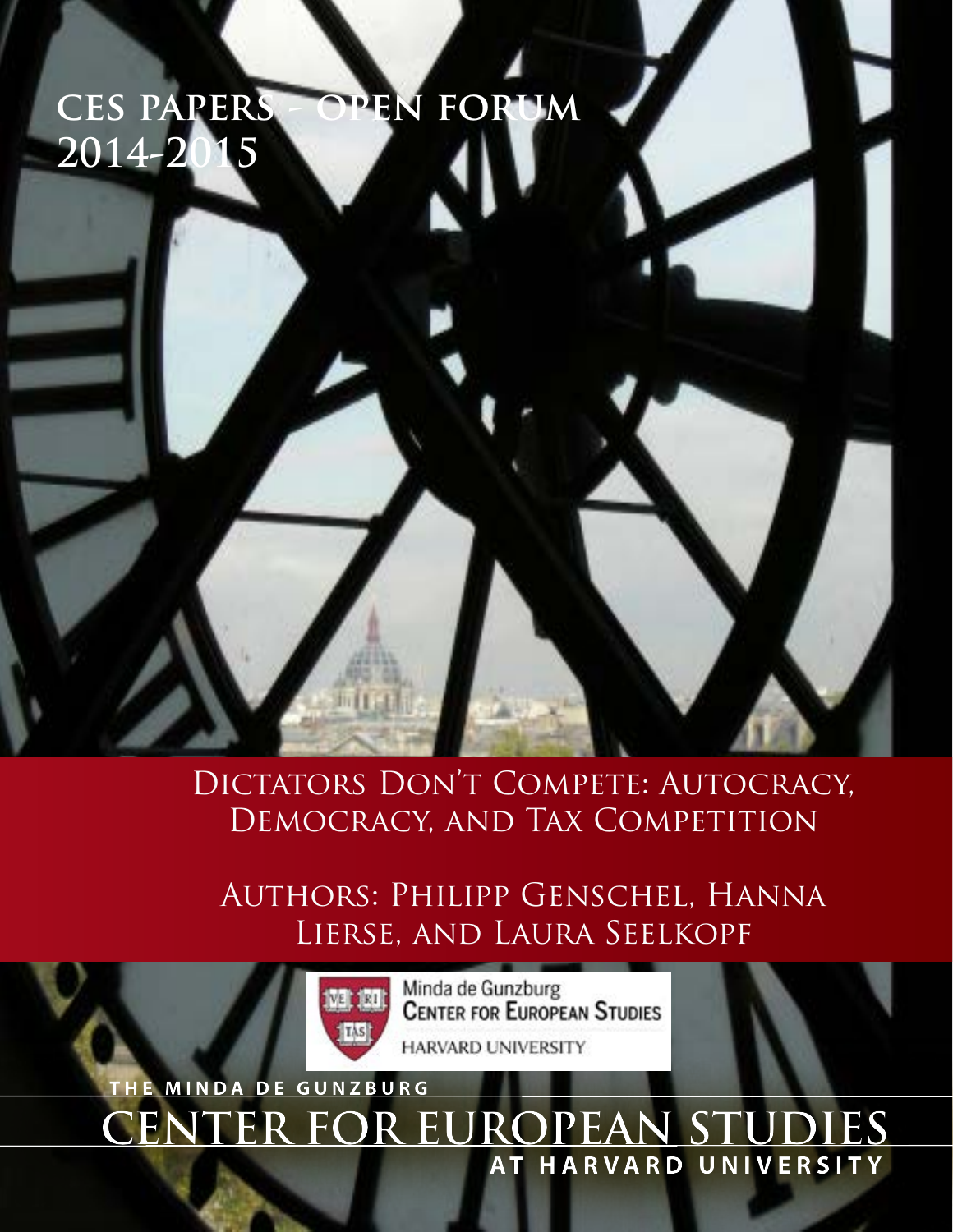

# **Open Forum CES Paper Series**

The open forum CES paper series is designed to present work in progress by current and former Center affiliates and papers presented at Center's seminars and conferences. Any opinions expressed in the papers are those of the authors, and not of CES.

### **Editors:**

Grzegorz Ekiert and Andrew Martin

## **Editorial Board:**

Philippe Aghion Peter Hall Roberto Foa Alison Frank Torben Iverson Maya Jasanoff Jytte Klausen Michele Lamont Mary Lewis Michael Rosen Vivien Schmidt Kathleen Thelen Daniel Ziblatt Kathrin Zippel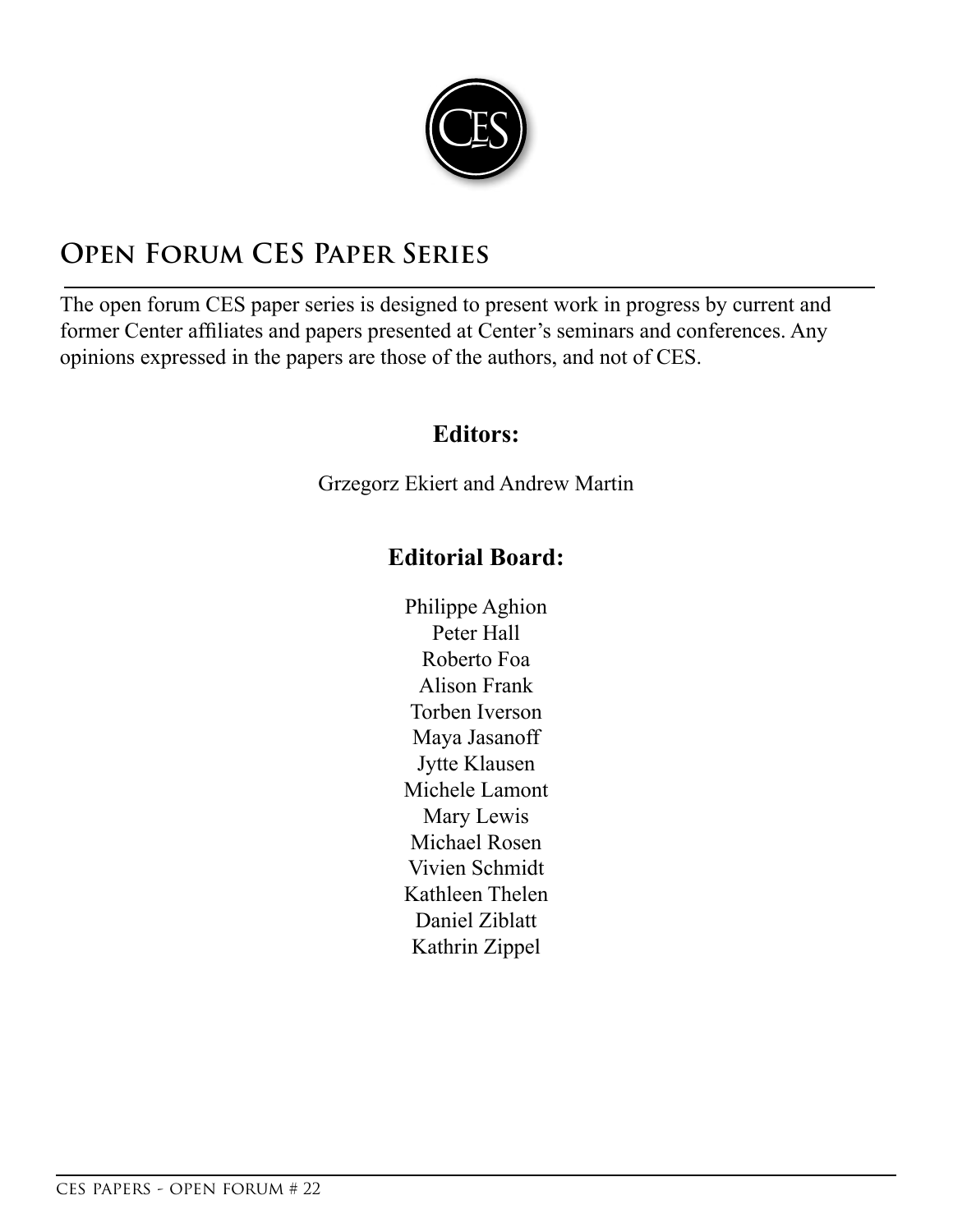# **AUTHORS**

Philipp Genschel, Hanna Lierse, and Laura Seelkopf

# **BIOGRAPHY**

Philipp Genschel holds a joint chair in European Public Policy at the Department of Social and Political Science and at the Schumann Centre for Advanced Studies, both at the European University Institute.

Hanna Lierse completed her PhD at the University of Hamburg in 2011. Since then she works as a postdoctoral fellow at the research centre on the transformation of the state located in Bremen.

Laura Seelkopf holds an MA degree from the University of Konstanz and a PhD from the University of Essex. Currently, she works as a postdoctoral research associate at the Center for Social Policy Research, University Bremen.

# **ABSTRACT**

It pays to be a tax haven. Ireland has become rich that way. Why do not all countries follow the Irish example, cut their capital taxes and get wealthy? One reason is structural. As the economic standard model of tax competition explains, small countries gain from competitive tax cuts while large countries suffer. Yet not all small (large) countries have low (high) capital taxes. Why? The reason, we argue, is political. While the economic standard model implicitly assumes competing governments to be democratic, more than a third of countries world-wide are non-democratic. We explain theoretically why autocracies are less likely to adjust to competitive constraints and test our argument empirically against data on the corporate tax policy of 99 countries from 1999 to 2011. Our findings shed light on how domestic institutions and global markets interact in economic policy making.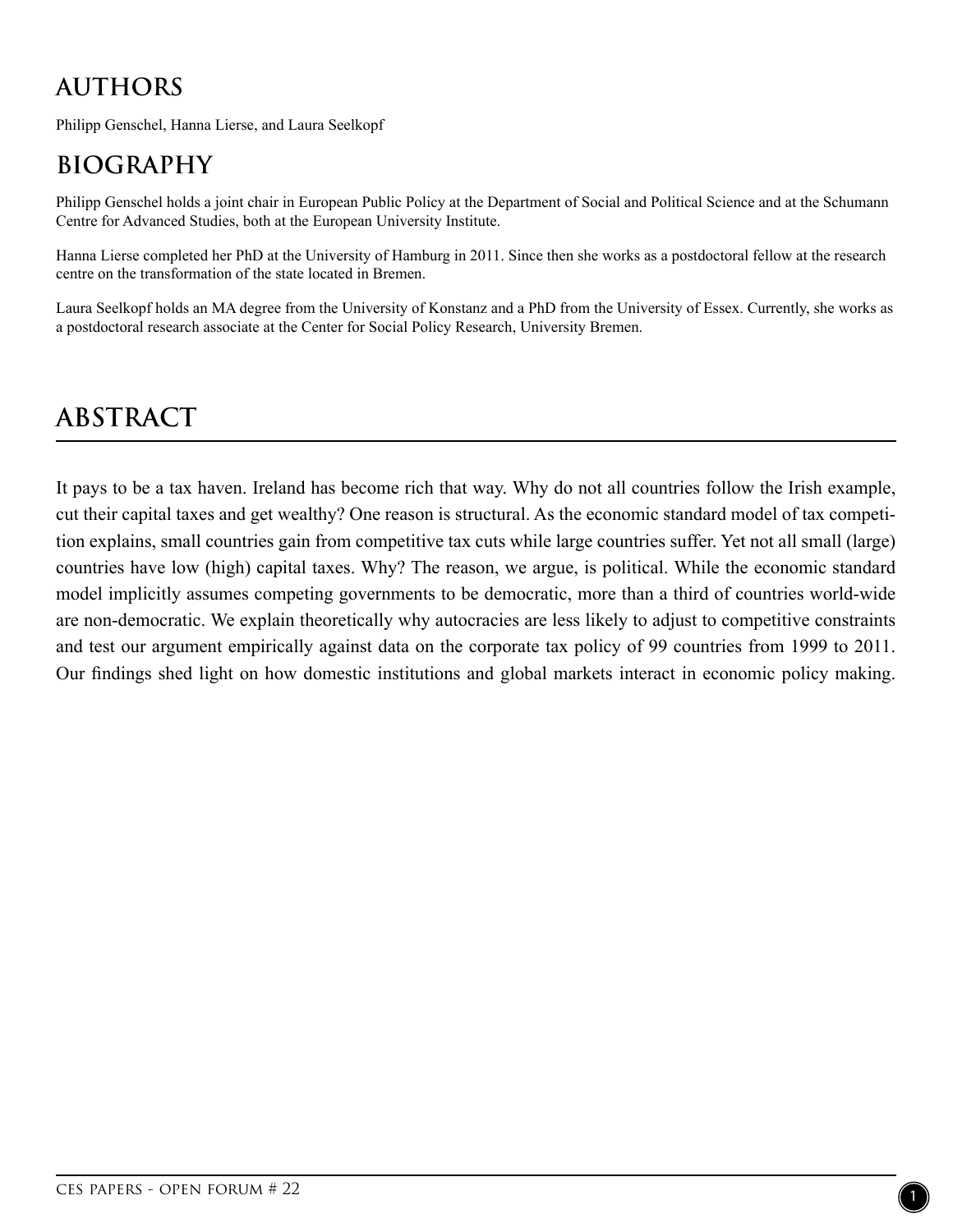### Dictators Don't Compete: Autocracy, Democracy, and TAX COMPETITION

#### **1. Why are not all countries tax havens?**

Tax havens are rich. On average, the GDP per capita of tax havens (i.e. countries, that make a sustained effort to attract mobile foreign capital by low or zero tax rates) is twice as high as that of non-tax havens (Dharmapala and Hines 2009, 1061). Why do not all countries cut their capital taxes and get wealthy?

Economic theory provides a partial answer. The economic baseline model of tax competition suggests that the incentives to compete vary with country size (Keen and Konrad 2012; Wilson 1999). Small states can gain from tax competition: Poaching foreign tax base is potentially welfare-enhancing for them. Large states, by contrast, lose in welfare terms. They are better off farming domestic tax resources. According to this logic, we should expect small countries to engage in aggressive tax competition but not large ones. Indeed, tax havens are generally small.

The largest country on most tax haven lists is Switzerland with a population size of 7.5 million (Dharmapala and Hines 2009, 1067). Yet, most countries are small. The global median country size is just 6 million, i.e. slightly smaller than Switzerland and considerably smaller than the global average size of 32 million (WorldBank 2013, data based on the year 2010). But not all small countries adopt low tax strategies. And not all large countries keep their capital taxes up even though economic theory predicts low international competitive pressure. Why? Why do not all countries adjust their capital taxation to international competitive constraints?

The answer, we argue, is politics. Governments' incentives to adjust to tax competition are conditioned by domestic institutions. Democratic governments are institutionally constrained to be sensitive to the welfare implications of their tax policies. Hence, they tend to cut taxes if their country is small enough to potentially profit from tax competition and tend to keep rates up (or cut them by less) if their country is large. Autocratic governments, by contrast, have fewer incentives to adjust to their competitive environment because their governments are less concerned about the general welfare of their populations and less able to lure in foreign capital by low taxes.

Our analysis, using panel data on the corporate tax rates of 99 countries over the period 1999-2011, contributes to the literature in three ways. First, it introduces regime differences into the economic literature on tax competition. As we explain theoretically and show empirically, democracies and autocracies react differently to tax competition. While democracies compete along the lines suggested by economic theory, autocracies do not. Democracies are susceptible to competitive pressure while autocracies are largely immune to it. Contrary to what is sometimes suggested in the economic literature (Edwards and Keen 1996), tax competition has little disciplining effect on corrupt and predatory regimes.

Second, our analysis adds nuance to the institutionalist literature in comparative political economy. It supports the basic claim that domestic institutions mediate between international constraints and national policy responses, but shows that same institutions do not always produce same effects. Institutional effects vary in countries' structural position in the international economy, and more particularly in country size: While democratic institutions translate the competitive constraints of global markets into strong downward pressure on capital taxes in small countries they insulate tax rates from competitive downward pressure in large countries. Ignoring the interaction effect between structural conditions (country size) and domestic institutions (regime type) leads to the systematic underestimation of both factors.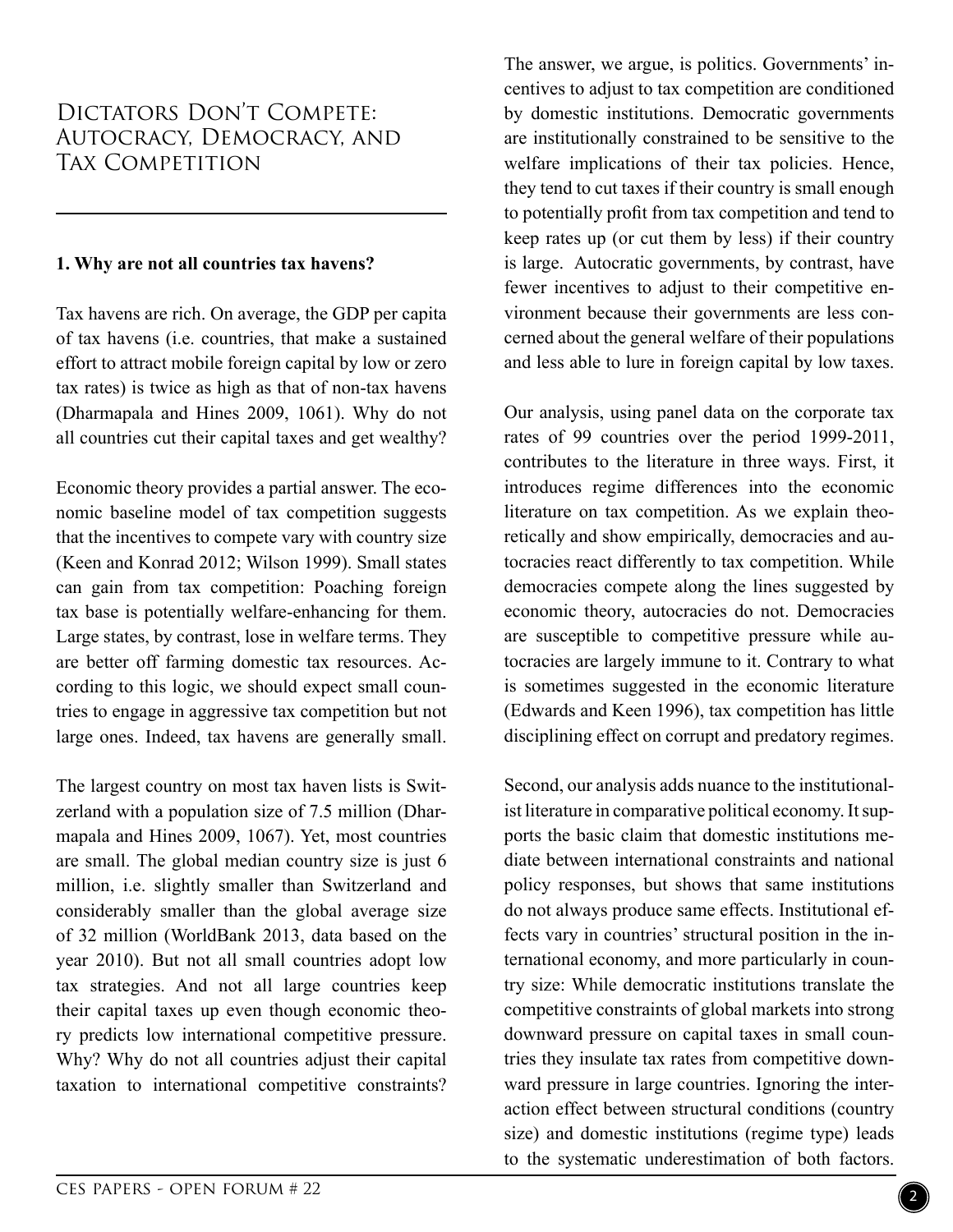Finally, our analysis challenges key assumptions in the political science literature on globalization. Most of this literature takes for granted that international economic integration constrains the policy autonomy of national governments either by increasing economic risk and driving up voters' demand for social protection (so-called compensation thesis) and/or by triggering a competitive race to the bottom that undermines governments' ability to supply social protection (so-called efficiency thesis). We show that economic globalization can also have the reverse effect. It enhances national policy options – but only in small democracies. The effect of international capital mobility is more ambiguous than the globalization literature acknowledges. Ignoring this ambiguity leads to underestimating the effects of international market integration on domestic outcomes.

The rest of the paper is organized into four sections. The following section 2 reviews the economic baseline model of tax competition. It explains why country size matters for competitive incentives. Section 3 introduces domestic institutions. It explains why democratic governments are generally more responsive to competitive incentives than autocratic governments. Section 4 tests our argument against evidence on global corporate tax competition. Section 5 summarizes our findings and discusses theoretical and political implications.

#### **2. The economics of tax competition**

While the economic literature on tax competition is extensive (see Genschel and Schwarz 2011; Keen and Konrad 2012, for recent reviews), most of it starts from the same baseline model. In its simplest form, this model is about two identical countries sharing one internationally mobile tax base, capital (Wilson 1999; Zodrow and Mieszkowski 1986). The tax policies of both countries are interdependent because one country's capital tax revenue depends on the other country's capital tax rate: higher taxes in country A swell country B's revenues by pushing a

larger share of mobile capital towards B; lower taxes in A depress B's revenues by poaching capital from B. This interdependency triggers a 'race to the bottom' in taxation as each country tries to attract capital from the other. In equilibrium, capital tax rates are lower in both countries than they would otherwise be.

The normative implications of the baseline model are controversial (see Edwards and Keen 1996, for a summary). Some argue that the competitive race to the bottom undermines efficiency by constraining the ability of benevolent governments to supply optimal levels of tax-financed public goods (Wilson 1999; Zodrow and Mieszkowski 1986). Others insist that tax competition enhances efficiency by limiting the ability of predatory governments to over-tax domestic society (Brennan and Buchanan 1980; Weingast 1995). The causal logic of the baseline model is uncontroversial though. There is general consensus that governments of all stripes are forced to compete under conditions of economic integration.

The baseline model has been extended in various ways. Perhaps the most important extension concerns the influence of country size (Bucovetsky 1991; Kanbur and Keen 1993). In a symmetric setting of samesized countries, the baseline model predicts that both countries face the same incentives to cut taxes and suffer equal welfare losses in the non-cooperative equilibrium. In an asymmetric setting, however, the smaller country faces stronger incentives to cut tax rates than the larger country and suffers a smaller welfare-loss in the competitive equilibrium. Indeed, if the difference in country size is large enough, the smaller country is better off under tax competition than in its absence. There is a structural "advantage of 'smallness'" (Wilson 1999, 288) in tax competition.

Why is small size a competitive advantage? Intuitively, in pondering capital tax cuts governments have to weigh the costs in terms of lost revenue from domestic capital against the benefits associated with capital inflows from the other country. In the small country with a narrow domestic capital tax base and lots of foreign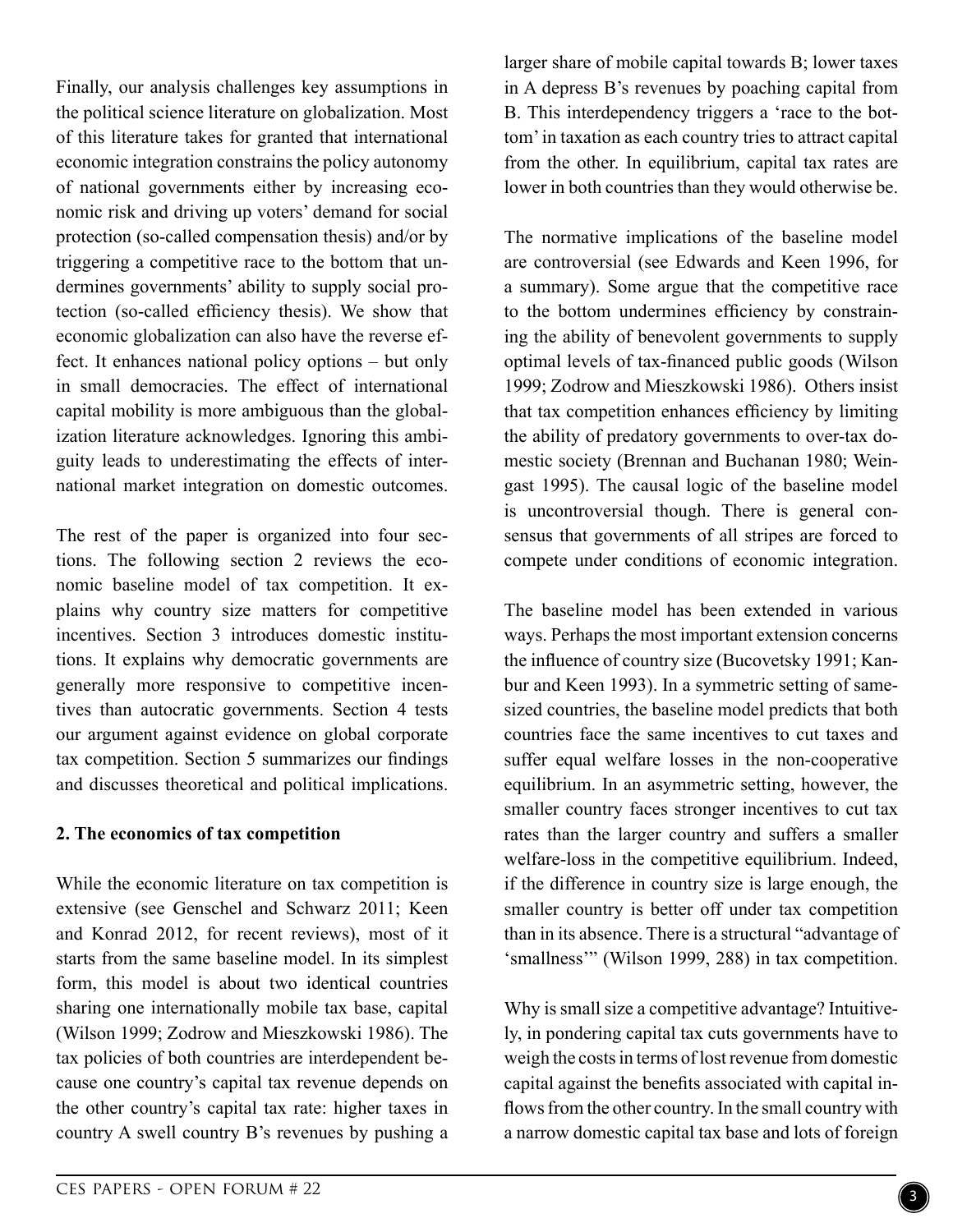capital to attract, the cost-benefit ratio is more likely to be favorable than in the large country with lots of domestic capital to lose and little foreign capital to win. Slightly more formally, a tax cut in country A has two opposite effects. First, it increases the net (after-tax) rate of return on capital in A. This attracts mobile capital from country B. The capital inflow increases A's capital- labor ratio, and, by implication, depresses the gross (before-tax) rate of return on capital in A (because capital becomes more abundant relative to A's labor supply). Second, the outflow of capital to A decreases the capital-labor ratio in B. This pushes up the gross rate of return on capital (because the scarcity of capital increases relative to B's labor). In a symmetric setting, both effects contribute equally to the international equalization of the net rate of return: A's capital-labor ratio rises to the same extent as B's ratio falls. In an asymmetric setting, by contrast, the capital-labor ratio of the small country reacts more strongly to a change in tax rates than the ratio of the large country. Since the denominator (labor) is smaller than in the large country, a unit change in the numerator (capital) has a bigger influence on the ratio. Hence, the smaller it is the more country A benefits more from a tax cut (in terms of an improved capital-labor ratio) and the more it suffers more from a tax rise (in terms of a deteriorating capital-labor ratio)(Bucovetsky 1991; Keen and Konrad 2012, 6-8; Wilson 1999, 278-279).

In summary, the large country has less to win from a tax cut (and less to fear from a tax hike) because the cut triggers strong countervailing reactions in the rest of the world (i.e. in the small country). These reactions dampen the incentive effect of the cut (and the disincentive effect of the hike). The large country thus faces a less elastic capital supply than the small country and has less incentive to compete in tax cutting, all else equal. In the non-cooperative equilibrium, the small country undercuts the large country's tax rate and ends up with a disproportionately large share of the mobile capital tax base. This does not necessarily imply higher capital tax revenues (because the small country's capital tax rate is low and possibly close to zero). But it pushes up the capital-labor ratio, fuels labor demand and thus leads to higher employment, higher wages and, eventually, to higher tax revenues from labor and consumption. In this way, not only capital profits from tax competition but labor as well – in the small country. The bill is paid by labor in the large country. It suffers twice from the tax-driven outflow of capital to the small country: first in terms of less tax financed redistribution from the reduced domestic capital stock and, second, in terms of depressed labor demand, employment levels and wages due to the fall of the capital-labor ratio.1

Figure 1: Country size and corproate tax rate of 113 countries, 2011. Sources: KPMG (2007-2011) and World Bank (2013)



As a first empirical cut, figure 1 compares the corporate tax rates of 112 countries in 2010. The rates are significantly related to country size as the baseline model predicts: small countries like Cyprus and Ireland undercut the rates of large countries such as Japan, and the United States.2 However, the correlation is far from perfect because some small countries such as Fiji and Libya have substantially higher rates than much larger countries such as China, and Russia. Why do not all countries follow the logic of the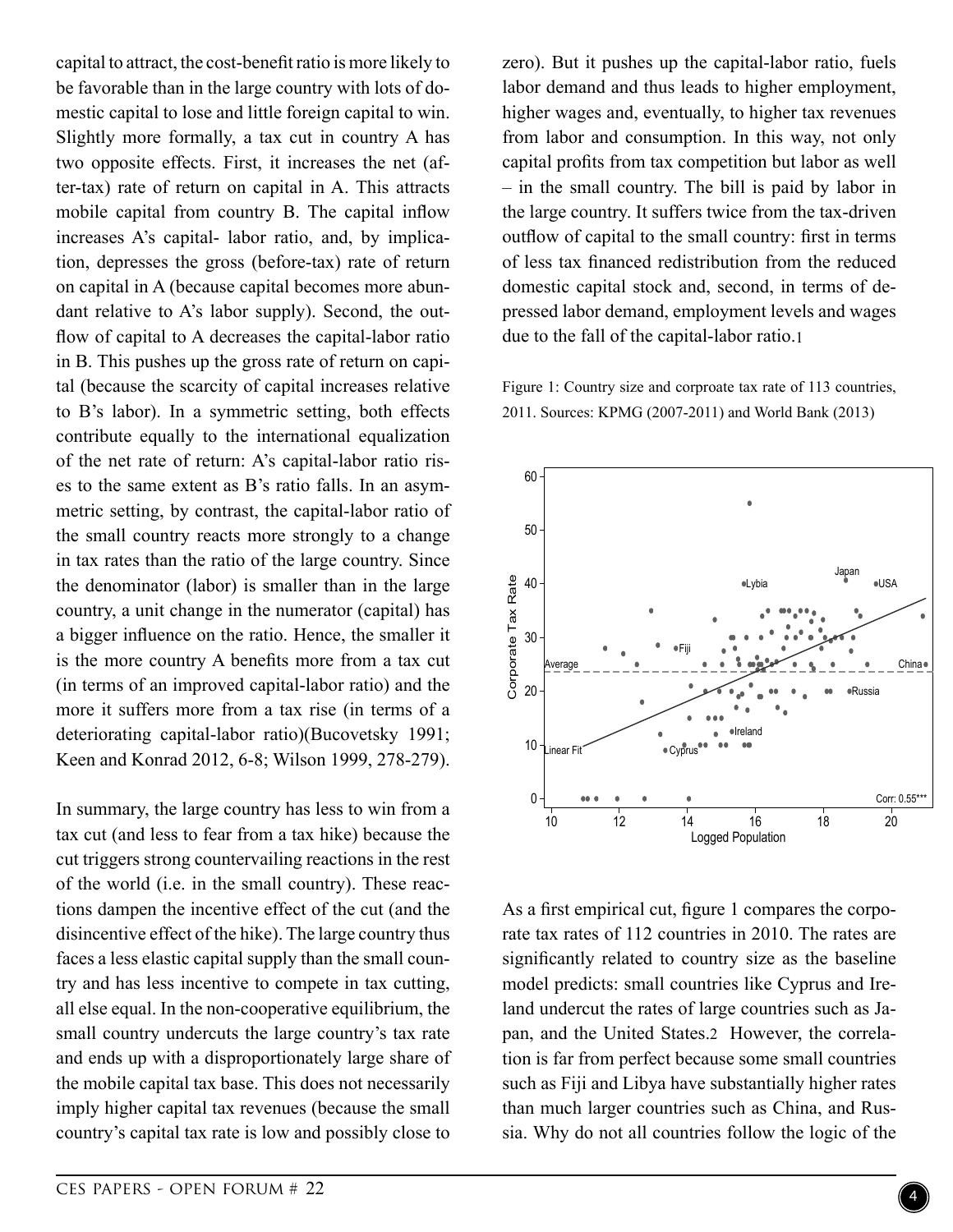baseline model? The answer we propose in the next section is politics: countries' reactions to tax competition are conditioned by domestic political institutions.

#### **3. The politics of tax competition**

Clearly, we are not the first to investigate the link between tax competition and domestic institutions. A large literature in comparative political economy has analyzed how domestic factors including the number and ideological range of veto players (Basinger and Hallerberg 2004; Ganghof 2006), the structure of electoral institutions (Hays 2003, 2009), the partisan composition of government (Garrett 1998; Garrett and Lange 1991), budget constraints (Ganghof 2000; Genschel 2002; Swank and Steinmo 2002), welfare regime (Campbell 2005), variety of capitalism (Swank 2013) or equity norms (Plümper, Troeger, and Winner 2009) shape national responses, slow down the international race-to-the-bottom, and allow for more capital taxation under conditions of tax competition than the baseline model would seem to suggest.

While this literature has proven extremely versatile and informative, it suffers from two important limitations. First, it is narrowly focused on advanced Western democracies (for exceptions see: Cao 2010; Li 2006). This is problematic because roughly a third of the countries of the world is not democratic (Geddes, Wright, and Frantz 2012, 26). As we will show, autocratic governments are generally less responsive to international tax competition than democracies. Second, even though the literature usually controls for country size, it ignores its nonlinear causal properties. This leads to flawed results because, as we will also show, the effect of domestic regime type on tax rate setting interacts with country size. While democratic institutions bias governments towards high capital taxes in large countries, they push governments towards low taxes in small countries. In this section we develop a model that improves on both limitations. The model builds on the economic baseline model but adds institutional variety in terms of regime differences between autocracies and democracies. The model shows that democracies are generally more responsive to tax competition than autocracies.

The key difference between democracies and autocracies is in who has a say in government selection and policy making. Democracy is "government of the people, by the people, for the people" (Lincoln). Autocracy is government of the elite, by the elite, for the elite. Democratic regimes are "inclusive" (Acemoglu and Robinson 2012; Bueno de Mesquita et al. 2003). They ensure "open access" to the political process (North, Wallis, and Weingast 2009), "political equality" among citizens (Acemoglu and Robinson 2006), electoral accountability of the government (Przeworski 1991) and the rule of law (Weingast 1997). Nondemocratic institutions, in contrast, are exclusive. They restrict access to political decision making, institutionalize political inequality between incumbent elites and disenfranchised masses, and insulate the government from political checks and balances and legal constraints.

Why does the difference between democracy and autocracy matter for tax competition? Simplifying greatly, the literature suggests two potentially relevant effects. Some authors highlight the incentive effect of political regimes on the policy choices of government: democratic institutions incentivize governments to provide efficient, welfare-enhancing and inequality-reducing public goods to the general public, while autocratic institutions encourage wasteful and inequality-enhancing discrimination and rentseeking on behalf of constituent elites (Acemoglu and Robinson 2006; Acemoglu and Robinson 2012; Bueno de Mesquita et al. 2003). Other scholars emphasize the constraining effect of political regimes on government discretion: democratic institutions restrict discretion by subjecting the government to electoral accountability, political checks and balances, and the rule of law; autocratic institutions enhance discretion by insulating the government from political and legal constraints. As a consequence, autocracies have more policy flexibility in the short-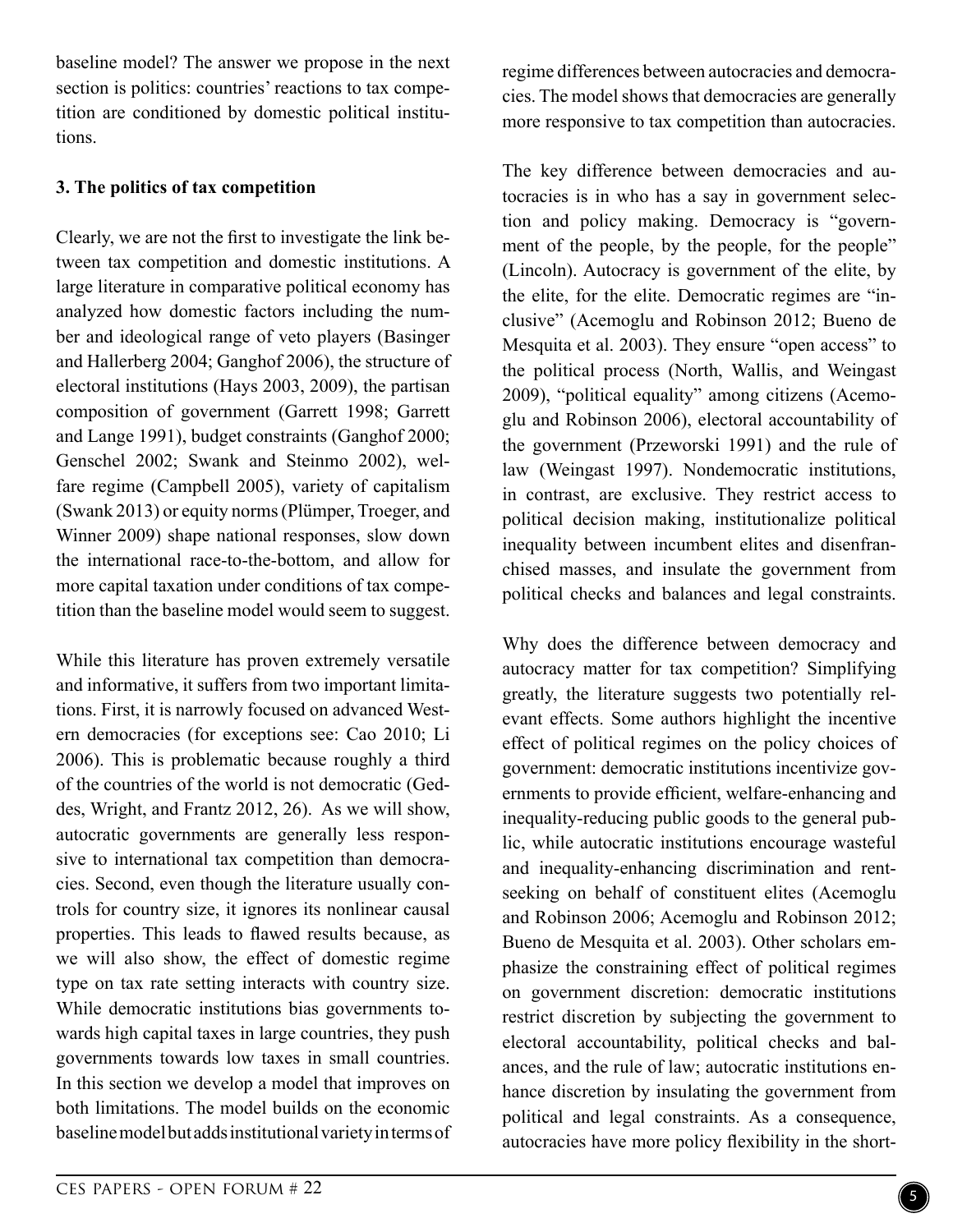run but democracies can more easily commit to longterm policy stability and property rights protection (Olson 1993; Przeworski 1991; Schultz and Weingast 2003). As we will argue next, both mechanisms, incentives and constraints, help explain why democracies are generally more willing and more able to adjust to international tax competition than autocracies.

#### **3.1 The willingness to compete**

Theories emphasizing the incentive effect of domestic regimes start from the assumption of office-seeking governments: Governments want office; they need political support in order to gain and maintain office; and they use their policy-making power to pay off their supporters (Acemoglu and Robinson 2006; Bueno de Mesquita et al. 2003). The policies they choose vary in the preferences and needs of the support groups on whom they depend for political survival.

Democracies depend on mass support because all citizens have a say in government selection and formation primarily through free and fair elections but also through the freedom of expression and the freedom of association. The dependence on mass support forces democratic governments to target their policies at the interests of a broad majority of citizens as represented, under a range of plausible assumptions, by the median voter (Meltzer and Richard 1981). The median voter is typically poorer than the national average, and relies mostly on wage income (Rudra and Haggard 2005, 1018). Her interests are often best served by efficient policies that increase mass incomes before taxes and by broad-based redistributive programs that increase mass incomes after taxes and transfers.

Autocracies depend on minority support because only a select few have a say in government formation such as, for instance, the members of the royal family, military officers, bureaucratic elites, or domestic business elites. All other citizens are formally or factually excluded from politics because there are no elections as in Saudi Arabia, because voting rights are restricted as in Apartheid South Africa, because elections are

rigged as in Tajikistan, or because opposition groups are repressed as in Qatar. Hence, short of the threat of a general revolution, the survival of autocratic governments depends on their ability to serve the special interests of their constituent elites. The elites are typically richer than the majority. They often rely on domestic capital income as, for instance, the Russian oligarchs, or enjoy privileged access to public rentincome as managers of state owned-enterprises (China), as members of the security forces (Fiji), as public bureaucrats (Singapore) or as members of privileged ethnic groups or religious sects (Syria). The best way to serve the interests of the elites is often by targeted discrimination and redistribution in their favor.

The implications for tax competition are straight forward: democratic governments have an incentive for competitive tax cutting if this benefits the majority, i.e. the median voter; autocratic governments have an incentive to compete if this benefits their elite supporters.

Consider democracies first. According to the baseline model the welfare effects of tax competition vary with country size. In small democracies, the median voter gains because the disadvantage of competitive constraints on fiscal redistribution from domestic capital is more than compensated by the positive effects of tax-induced capital inflows: higher employment, higher wages, buoyant tax revenues. This creates an incentive for governments to cut capital taxes that often dominates ideological preferences for high capital taxation. The Irish Labour Party, for instance, has been a staunch supporter of low Irish corporate tax rates since the onset of the European Single Market in 1993: "Labour in government introduced the 12.5 percent corporation profits tax rate, and we will insist that it remains in place" (Labour 2011, 15). In the same vein, Denmark's social-democratic government promotes cutting the Danish corporate tax rate well below the level of neighboring countries as part of its 2013 "Growth Plan DK" (Bomsdorf 2013). Rhetoric aside, this is the same strategy, Paraguay's conservative President Nicanor Duarte used in 2004 to give his country a competitive edge (NOTIMEX 2004) or that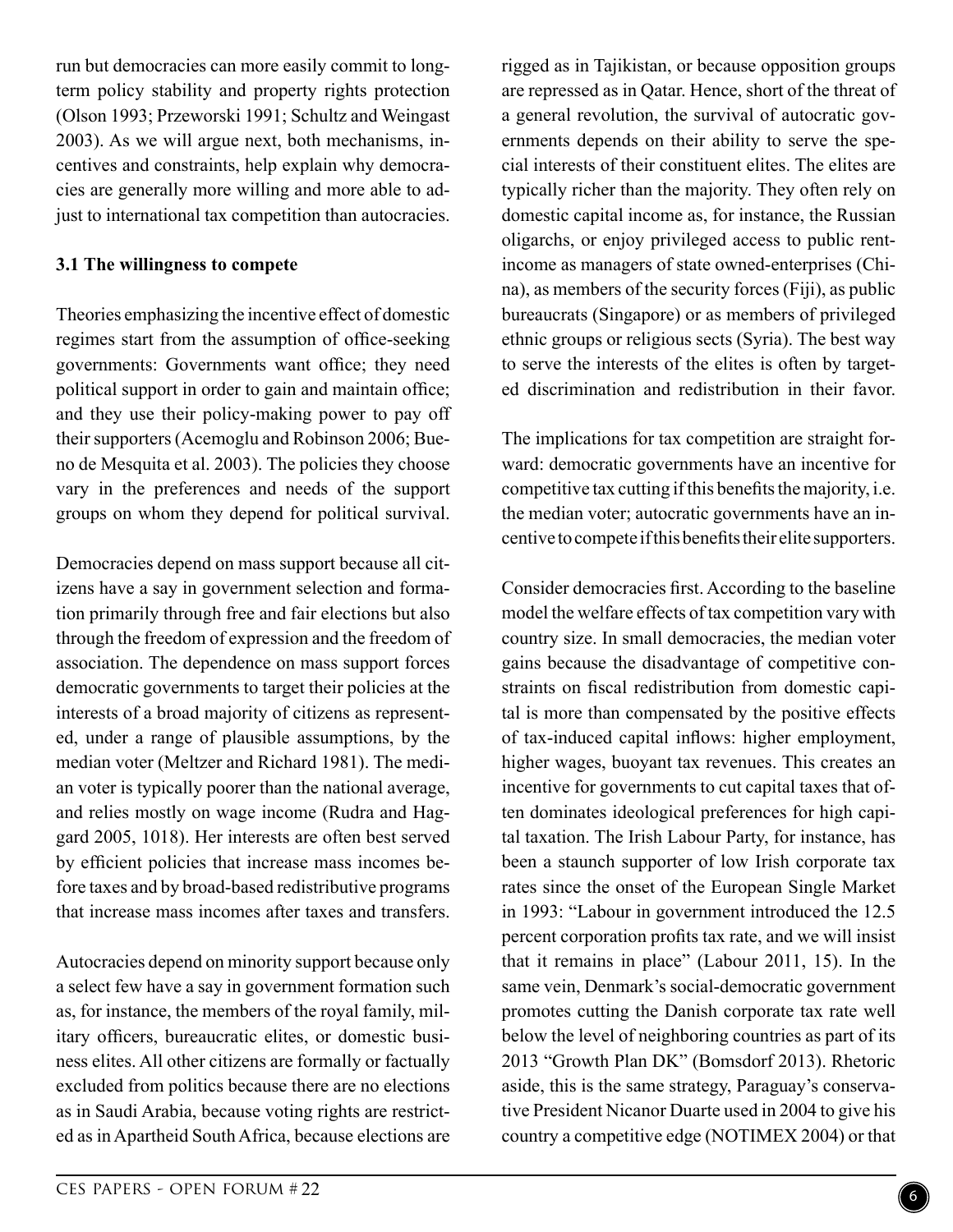Austria's right-wing coalition, supported by the social democratic opposition, used in 2005 to gain an advantage over its large neighbor Germany (Format 2003). In *large* democracies, the median voter loses from tax competition because the negative effect of less redistribution from a shrinking domestic capital tax base is compounded by the economic disadvantages of capital outflows: depressed labor demand, stagnating wages, shrinking revenues. These negative effects create an incentive for governments to go slow on tax competition and restrict capital tax cuts. Tellingly, all initiatives to reign in "harmful" tax competition in Europe and worldwide have come from large countries such as Germany, France, the UK and most importantly the United States (Genschel and Schwarz 2011, 359-363). Also, the left-right divide on corporate tax issues is often more pronounced than in small democracies. Think, for instance, of Francois Hollande's bid during the French Presidential elections 2012 to shift the tax burden from small business to large corporations (Hollande 2012, Point 6 of Hollande's presidential program). Another example is the decision of Mexico's left-leaning government in 2013 to suspend the mild corporate tax cuts adopted by its conservative predecessor and to increase other capital taxes to consolidate the budget (Day 2013).

The reactions of autocratic governments to tax competition depend on the ruling elites' preference for capital inflows. These preferences are not systematically related to country size. Small autocracies will exploit their structural advantage of smallness if this serves the interests of their rulers, as arguably in Singapore where the government relies heavily on foreign capital and multinational corporations to gain autonomy from domestic society (Khondker 2008; Verweij and Pelizzo 2009). But autocracies will ignore the advantage of smallness, if capital inflows are politically irrelevant or detrimental for the government. Military dictatorships, for instance, are often more concerned about short-term increases of the defense budget than about long-term growth prospects: the first priority of Fiji's military regime upon usurping power in 2006 was a 39 percent pay rise

for the armed forces, not tax-induced capital inflows (Narsey 2012). Small autocracies may also want to keep capital taxes high because they lack mass loyalty and therefore depend on easily administered tax handles like the corporate tax (Winer and Kenny 2006, 187) or because high tax rates are a handy instrument to reward loyal supporters through selective tax exemptions (Dharmapala and Hines 2009, 1063).

Likewise, large autocracies lack systematic incentives to keep their capital taxes up. Russia, Kazakhstan, and China are examples of large autocracies with corporate tax rates substantially below what the baseline model would seem to suggest. In summary, democratic majorities are more sensitive to the broad welfare implications of tax competition than the minorities on which autocratic governments rely for political support. As a consequence, democratic governments are generally more willing to adjust to tax competition than autocracies. As we will argue next, they are also more able to adjust.

#### **3.2 The ability to compete**

Theories emphasizing the constraining effect of domestic regimes on government discretion start from the assumption of risk-averse capital. Capital owners will only invest if they have credible guarantees against future expropriation including indirectly through tax hikes, corruption or embezzlement. While governments have an incentive to promise investment-friendly policies ex ante, the credibility of these promises varies in the institutional constraints on governments' ability to renege on them ex post. Two types of constraint are particularly important: the rule of law and constitutional constraints including electoral accountability and political checks and balances (Keohane, Macedo, and Moravcsik 2009; North, Wallis, and Weingast 2009; Olson 1993; Schultz and Weingast 2003).

The rule of law provides insurance against the arbitrary violation of property rights by the government or by third parties. It is an integral element of de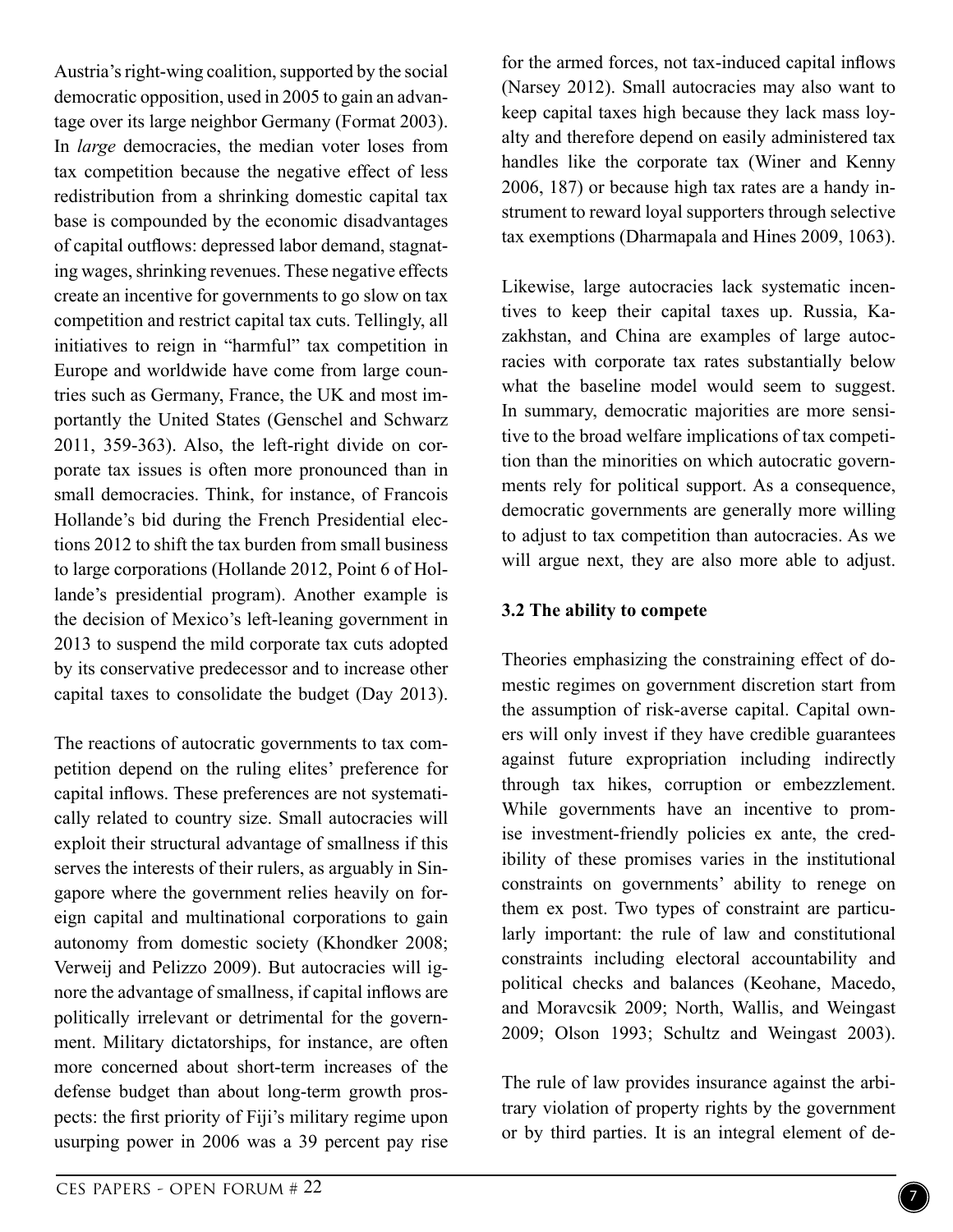mocracy because respect for the law, an independent judiciary, and an effective court system are essential not only for property rights protection but also for safeguarding the constitutive openness and inclusiveness of the democratic system (Li 2006, 64; North, Wallis, and Weingast 2009, 26; Olson 1993, 571; Przeworski 1991, 14). The rule of law prevents incumbent governments from dodging elections, from manipulating electoral institutions, or from repressing the opposition through selective infringements of individual and collective rights including property rights. The rule of law is inherently in tension with autocracy because autocracy implies that different rules apply to the government and the governed. While various autocracies including Imperial Germany in the 19th century or contemporary Singapore have achieved high levels of property rights protection, the credibility of legal guarantees is generally lower than in stable democracies because ultimately the law remains at the discretion of the government (e.g. North, Wallis, and Weingast 2009, 75).

While the rule of law restricts the means for expropriating private property to legal instruments such as taxation, constitutional constraints restrict governments' use of such instruments. Electoral accountability in future elections constrains governments' ability to renege on popular policies in the present (Alesina 1988). At the same time, institutional separations of power (federal structures, bicameral legislatures, coalition agreements, constitutional courts etc.) force the government to accommodate various veto players in the policy process. This makes policy change difficult in general (Mattes and Rodríguez 2013, 3), and makes wasteful and unpopular policy change difficult in particular. For policy proposals that do not appeal to a broad range of interests are particularly likely to be blocked by veto players. Of course, democratic governments can still renege on their promises – but only if the breach of promise enjoys broad political support.

Autocracies lack political checks and balances. While the government is politically accountable to its supporters, this fails to ensure long-term policy predictability because the range of supporters may change. The government may be toppled by a competitor relying on a different support coalition or decide to reshuffle its own. In either way, the change can be radical and abrupt (Olson 1993). Just think of the rapid disempowerment of the Russian Oligarchs under Putin (Appel 2008).

The constraining effects of political regimes matter for international tax competition because tax competition involves risky investments: direct investments in location-specific production facilities in low tax countries; direct investments in management and service operations (holding companies, headquarter services, sales centers, financial services companies) that serve as receiving ends of international profit-shifting into low-tax countries;3 portfolio investments that investors conceal from tax authorities at home and therefore cannot easily repatriate.4

Given the risky investments involved, democracies enjoy a general advantage in tax competition. The rule of law ensures tax-driven investors against tax policy abuses such as Russia's arbitrary use of tax evasion charges for undercutting BP's grip on Russian oil companies (Belton 2008). Even capricious dictators usually prefer keeping their loot in sober democracies like Switzerland to entrusting it to another capricious dictator. Given their rule of law credentials, democracies can attract (or retain) more capital at any given tax rate than autocracies (Dharmapala and Hines 2009, 1065): they pull in more capital at low rates, and lose less capital at high rates. Autocracies have to offer more in terms of tax concession in order to achieve the same effect in terms of capital investments (Jensen 2003; Li 2006).

The effect of constitutional constraints is more ambiguous. On the one hand, electoral accountability and political checks and balances increase the credibility of low tax guarantees in small democracies. Their inbuilt bias towards centrist policies favors tax cuts over tax hikes because, according to the base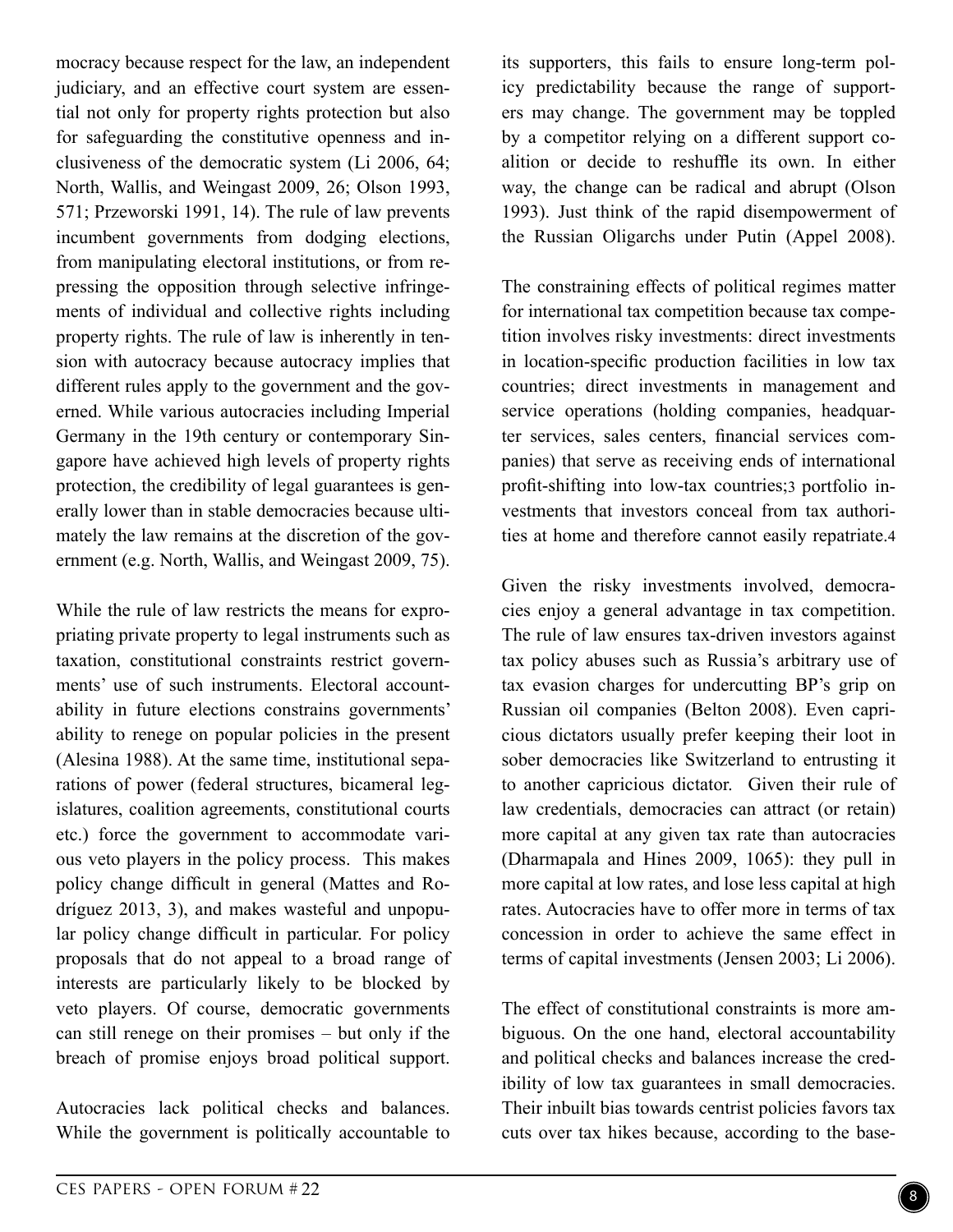line model, the majority in a small country gains from low and suffers from high capital taxes. This makes a reversal of low tax policies unlikely. Not by accident, the corporate tax is the only major tax the Irish government never considered raising during the recent fiscal crisis. On the other hand, constitutional constraints reduce the credibility of low-tax guarantees in large democracies. Given the unfavorable effects of low capital tax rates on the median voter, the inbuilt bias towards centrist policies facilitates tax raises. Tellingly, the only country in the OECD that had a higher corporate tax rate in 2013 than twenty years earlier in 1993 is large: France.

Given the lack of constitutional constraints, the tax policies of autocratic regimes are generally less predictable and more susceptible to abrupt change than in democracies. Fiji's 5000 percent tax hike on foreign water producers in 2013 is a graphic example (Lester 2010). Promises of low capital taxation are less credible than in (small) democracies.

In summary, there is a "democratic advantage" (Schultz and Weingast 2003) in tax competition. On the one hand, the rule of law enables democracies to attract or retain more capital at any given tax rate than autocracies. On the other hand, constitutional constraints ensure the long term stability and predictability of tax policies in general and add credibility to promises of low capital taxation in small democracies in particular.

#### **3.3 Empirical implications**

According to our model, tax competition induces democracies but not autocracies to follow the logic of the economic baseline model. Autocracies are less willing to adjust to competitive constraints because the low inclusiveness of their political institutions makes them largely insensitive to the welfare penalties of non-adjustments. Also, autocracies are less able to adjust because the relative lack of rule of law guarantees and constitutional constraints undermines the credibility of long-term policy commitments and lessens the supply of taxsensitive international capital at any given tax rate. The empirical implications of the model are straightforward. First, we should observe that democracies align their capital tax rates to country size: small democracies have systematically lower rates than large democracies (in line with the economic baseline model). Second, tax rates in autocracies should be unresponsive to country size: small autocracies should not have systematically lower rates than large autocracies (in contrast to the baseline model)

Third, the responsiveness of intermediate regimes in between pure democracy and pure autocracy varies in the relative inclusiveness and openness of their political institutions: the tax rates of more inclusive and constitutionally constrained regimes should be more responsive to differences in country size than the rates of less inclusive and constrained regimes.

#### **4. Evidence: corporate tax competition with differences in regime type**

In this section, we test our model against data on corporate tax rates in 99 countries, 1999 to 2011. The findings support the theory: the more democratic (autocratic) countries are, the stronger (weaker) is the association between corporate tax rate and country size. Small democracies systematically undercut the taxes of large democracies, but small autocracies do not have significantly lower tax rates than large autocracies. We first introduce our variables and estimation strate $gy (4.1)$ , then turn to the regression analysis  $(4.2)$ , and finally discuss the robustness of our findings (4.3).

#### **4.1. Research Design**  *Dependent Variable*

Our dependent variable is the statutory corporate tax rate. While governments have various instruments of capital taxation, the corporate tax rate is arguably the5 most important. On the one hand, the corporate tax is a main revenue raiser in its own right and a crucial backstop to the revenue raising capacity of personal taxes on income and wealth6. To "many voters the corporation tax is a linchpin of any progres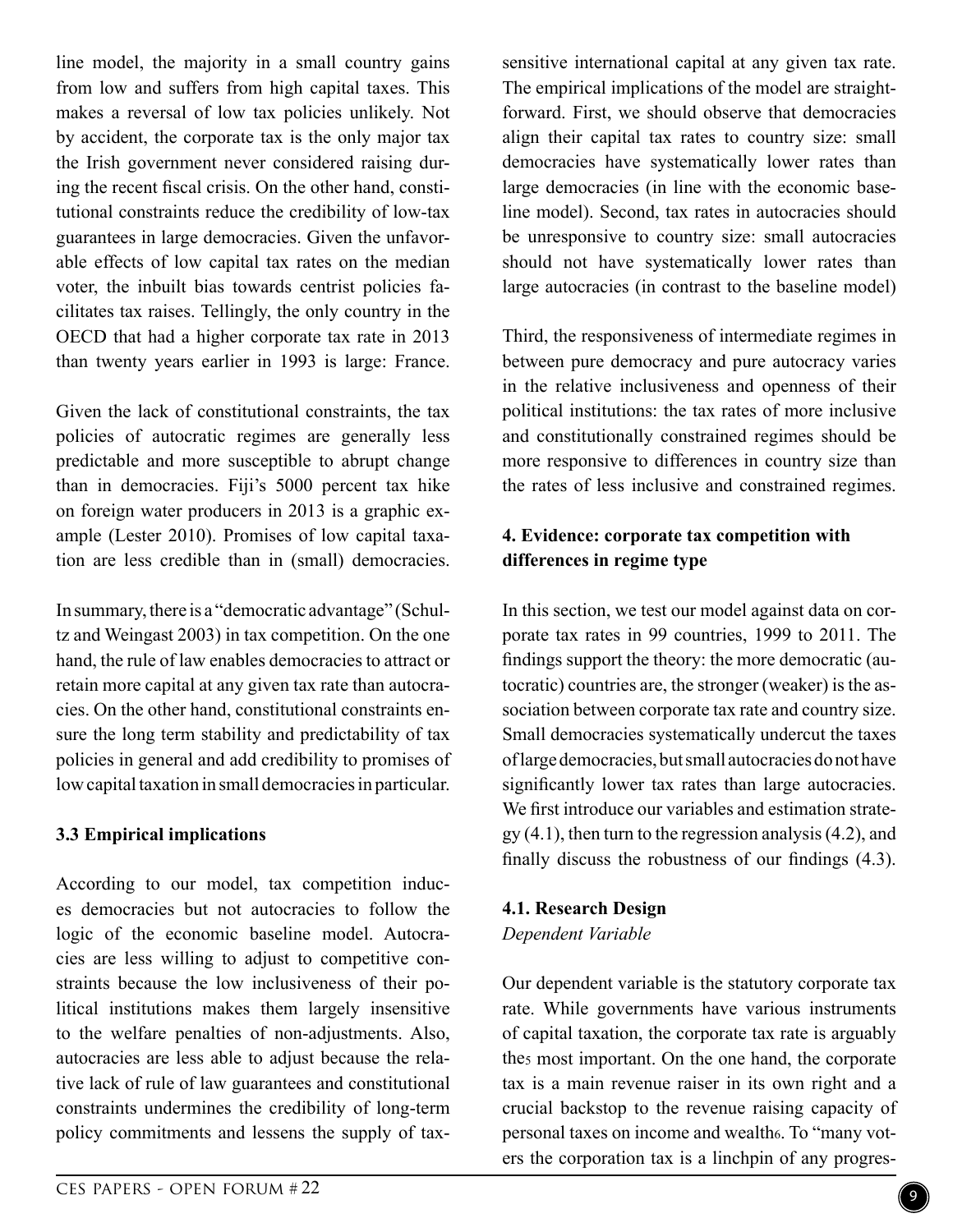sive tax system" (Slemrod 2004, 1172). On the other hand, the statutory rate is an important determinant of the effective corporate tax burden7, and the single most powerful tax incentive for cross-border FDI and profit-shifting8. While other variables including the corporate tax base and the tax system also matter, big accounting firms such as KPMG or PricewaterhouseCoopers focus on the statutory corporate tax rate when comparing the business-friendliness of national tax systems (e.g. KPMG 2007-2011; PWC 2013-2014).

We checked five data sources on corporate tax rates: the OECD tax database (OECD 2013), the KPMG corporate tax survey (KPMG 2007-2011), the World Tax Database (Ross), the (IMF 2013) and World Development Indicators (Cao 2010). The OECD data is the most detailed and sophisticated but is limited to OECD member states9. We used it as a benchmark for checking the reliability of the other sources. The KPMG data correlates almost perfectly (0.98) with the OECD (2013) data, whereas the other three sources correlate below 0.75. We thus choose the interpolated KPMG corporate tax rate as our dependent variable.

A more comprehensive analysis would also include so-called special corporate tax regimes, i.e. selective tax reductions for specific corporate forms, functions, and investments. Arguably, special tax regimes constitute a powerful alternative to low corporate tax rates in the competition for foreign companies and profits (Keen 2001; Kemmerling and Seils 2009). Yet comparative time series data on special tax regimes is not available. We use Li's cross-sectional data set on selective incentives in 53 developing countries to triangulate our results. We find that autocracies generally provide more incentives than democracies (Li 2006). But we find no relationship between the number of incentives and country size (see Figure A2 in appendix). Hence, if small autocracies have higher statutory corporate tax rates than small democracies, as our model predicts, this is not because they compete by other means (i.e. by incentives rather than rates). We are confident, therefore, that the omission of special tax regimes does not bias our results.

#### *Independent Variables*

The most common indicator of country size is population because the size of the population reflects the size of a country's labor endowment (e.g. Bucovetsky 1991). Since arguably the effect of national labor endowments on corporate taxation is subject to dimin ishing returns, we follow the standard practice in the literature and use the natural logarithm of population as our measure of country size (Dharmapala and Hines 2009). The data is from the World Bank (2013). A possible objection to the population size measure is that it systematically overrates the size of populationrich but capital-poor countries such as India or China.

The most common indicator of regime type stems from the Polity IV project (Marshall, Jaggers, and Gurr 2011). Rather than treating democracy and autocracy as a binary distinction, Polity conceptualizes it as a gradual scale ranging from purely democratic to purely nondemocratic and purely autocratic to purely non-autocratic regimes. Country scores on this scale reflect the inclusiveness of selection institutions and the constraints they impose on executives. We convert the Polity scale to exclusively positive values running from zero (fully autocratic) to 20 (fully democratic). We use the polity2 score, which interpolates transition periods, treats interregnum periods as neutral (10) and codes foreign interruptions as missing cases.

Unfortunately, Polity excludes micro-countries with populations of 500 000 inhabitants or less. Yet, if this exclusion should bias our results at all, the bias is downwards i.e. against our expectations because it excludes many notorious low tax havens such as the Cayman Islands (54 000 inhabitants) or Liechtenstein (37 000 inhabitants). Hence, Polity provides a hard test for our argument. Yet, as a robustness check, we use two alternative measures of regime type that include smaller states: the "voice and accountability" variable from the World Bank's good governance indicators (Kaufmann,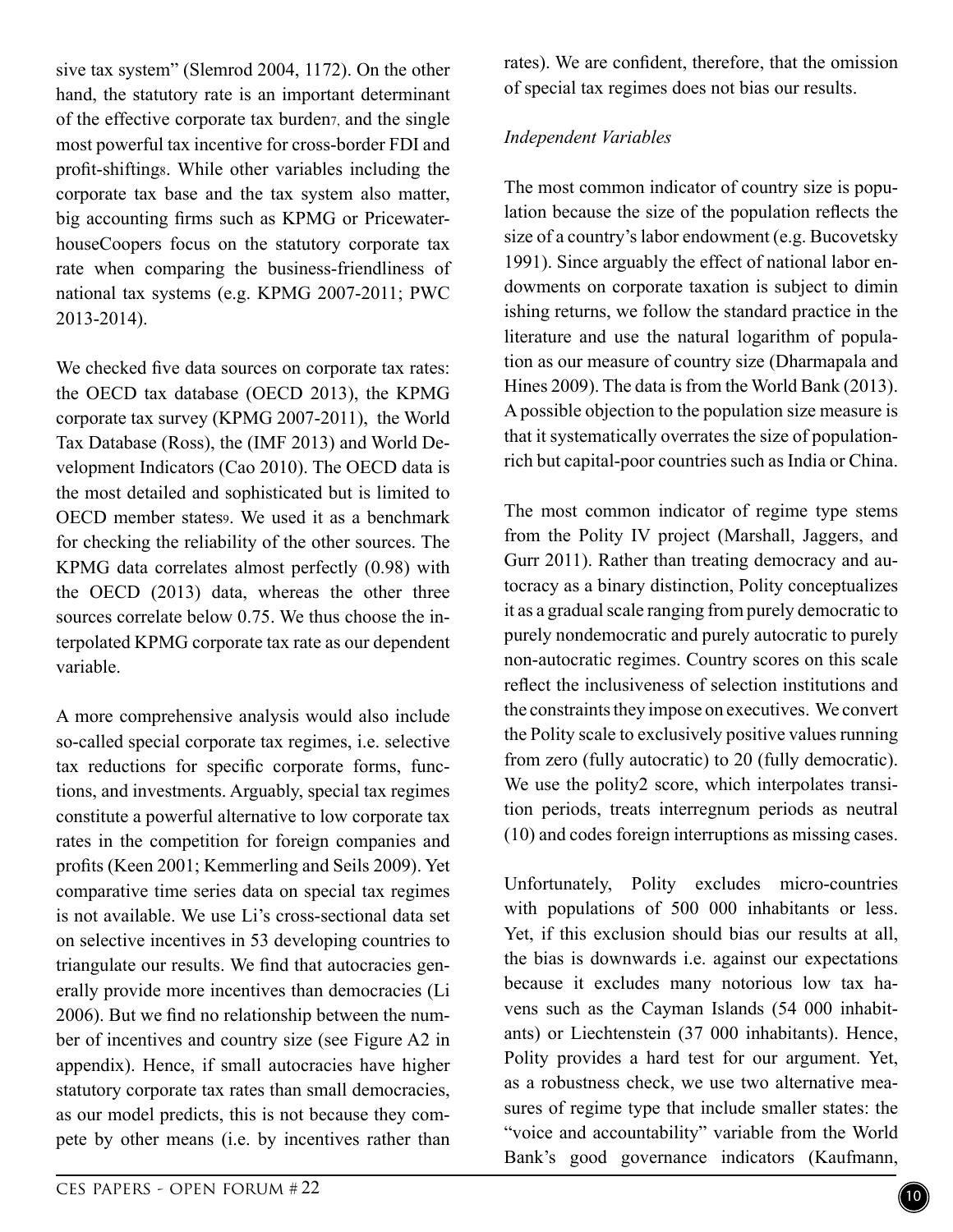Kraay, and Mastruzzi 2012) and Freedom House's political rights variable (FreedomHouse 2013).

#### *Controls*

In our robustness checks, we enter a number of control variables that previous studies identified as potential determinants of corporate tax rates. First, we include the Chinn-Ito-Index (2008) of capital account openness as more open economies are likely to be more susceptible to international tax competition: countries with fewer barriers should have lower corporate tax rates. Second, we bring in a yearly lag of the row-standardized distance-weighted spatial lag of the corporate tax rate as the competition for inward investment is likely to be more intense among neighboring than among distant countries. Third, we control for GDP per capita because wealthy countries tend to have higher taxes and a more effective tax administration (WorldBank 2013). Fourth, we enter health care spending as a percentage of GDP and GDP growth as indicators of expenditure requirements and revenue buoyancy (WorldBank 2013). Fifth, we include the share of agriculture in national accounts as a proxy for the monetization and, hence, taxability of the economy (WorldBank 2013), and the share of tax revenues in total government revenues (IMF 2013) as a control for the availability of non-tax sources of revenue for instance from resource extraction (Burgess and Stern 1993; Tanzi and Zee 2000). Finally, we include two institutional variables – investor protection (WorldBank 2013) and regime durability (Marshall, Jaggers, and Gurr 2011) – that could potentially influence corporate tax rates independently of the political regime type.

We test our argument by a random effects GLS model with splines to control for the temporal downwards trend in corporate taxation. As a robustness check we run an AR1 model to account for temporal dependence. Given our interest in the effects of two slowly changing variables (country size and regime type), our main model neither includes fixed effects nor first differences. Yet, even taking out the averages by indoes not change our main findings. The model is very robust to different specification and measurements.

#### **4.2. Findings**

Table 1 shows the regression results for four different model specifications.

*Table 1: The Effect of Country Size and Regime Type on Corporate Tax Rates* 

|                | (1)            | (2)        | (3)                  | (4)        |
|----------------|----------------|------------|----------------------|------------|
|                | No Interaction | Main Model | <b>Fixed Effects</b> | AR1        |
|                |                |            |                      |            |
| Country size   | $2.21***$      | $-0.26$    | 0.14                 | 0.56       |
|                | (0.44)         | (0.66)     | (1.87)               | (0.70)     |
| Regime Type    | 0.067          | $-2.98***$ | $-3.35***$           | $-1.77***$ |
|                | (0.071)        | (0.62)     | (0.84)               | (0.68)     |
| Interaction    |                | $0.18***$  | $0.21***$            | $0.100**$  |
|                |                | (0.037)    | (0.049)              | (0.040)    |
| Observations   | 1,166          | 1,166      | 1,166                | 1,166      |
|                |                |            |                      |            |
| Countries      | 99             | 99         | 99                   | 99         |
| R <sub>2</sub> | 0.24           | 0.25       | 0.24                 | 0.17       |

Standard errors in parentheses. Constant and splines not reported.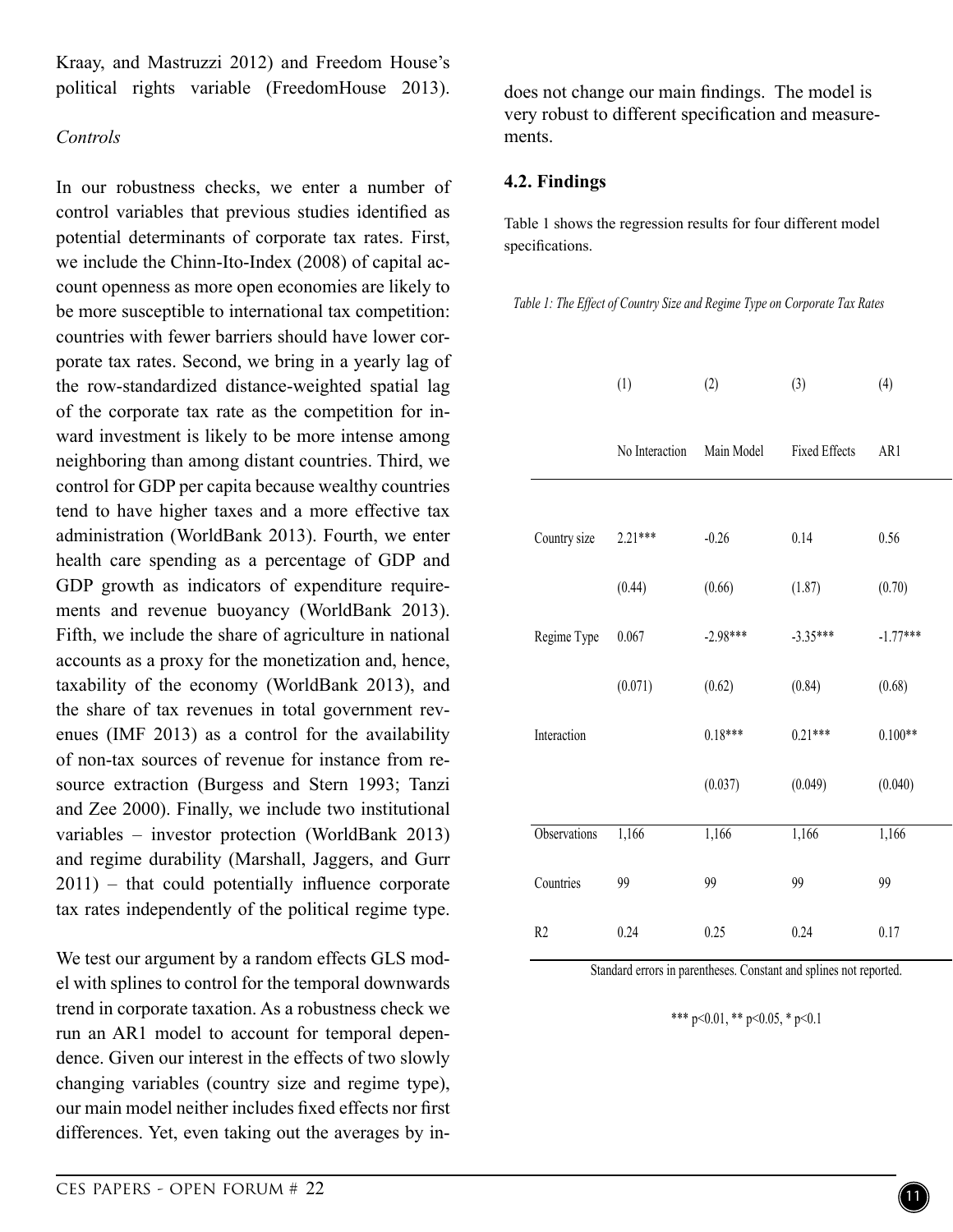The first model estimates the additive effect of country size (i.e. population size) and regime type (i.e. polity score) on corporate tax rates. The findings support the economic baseline model: larger countries have higher corporate tax rates. Regime type, by contrast, does not seem to matter for taxes. The picture changes, once we include the interaction effect of country size and regime type in the main model (2): regime type becomes significant and changes signs, while country size does the opposite. The interaction effect on tax rates is positive and significant. Since the interaction effect is difficult to interpret by coefficients alone, we graph it in figure 2.





Figure 2 plots the marginal effect of a change in regime type (i.e. a one-point change on the Polity scale toward more democracy) on the corporate tax rate for all relevant country sizes. It shows that the sign and the magnitude of the effect crucially depend on country size. The effect switches signs at a population of around 14 million, i.e. a country roughly the size of the Netherlands. The smaller a country is from this point downwards, the stronger becomes the negative effect of regime type, i.e. the lower is the corporate tax rate as countries become more democratic<sub>10</sub>. The opposite applies to countries larger than 14 million. Here, the larger and the more democratic a country is, the higher is the corporate tax rate. The conclusion is in line with our model: democracies react more strongly to tax competition than autocracies at both, small and large, country sizes. Figure 3 further illustrates this finding.

*Figure 3: Predicted Corporate Tax Rates for Small and Large Autocracies and Democracies, holding all other Variables at their Mean*



Values Used: Regime Type: Autocratic (1), Democratic(19), Population: Small (1 Mio), Large (100 Mio)

Figure 3 compares the predicted corporate tax rates of four hypothetical countries. The small democracy (1 million of population, Polity score of 19 11) has the lowest and the large democracy (100 million of population) has the highest predicted rate. The rate difference is large and significant. The predicted rates of the small and the large autocracy (1 million and 100 million of population respectively, Polity Score of 1) are in between both extremes, i.e. significantly higher than those of the small democracy and considerably lower than those of the large democracy. Yet they hardly differ from each other. Conclusion: Democracies are responsive to the structural constraint of country size, autocracies are not.

Figure 3 focuses on cases of pure democracy and pure autocracy 12. But, pure autocracies are empirically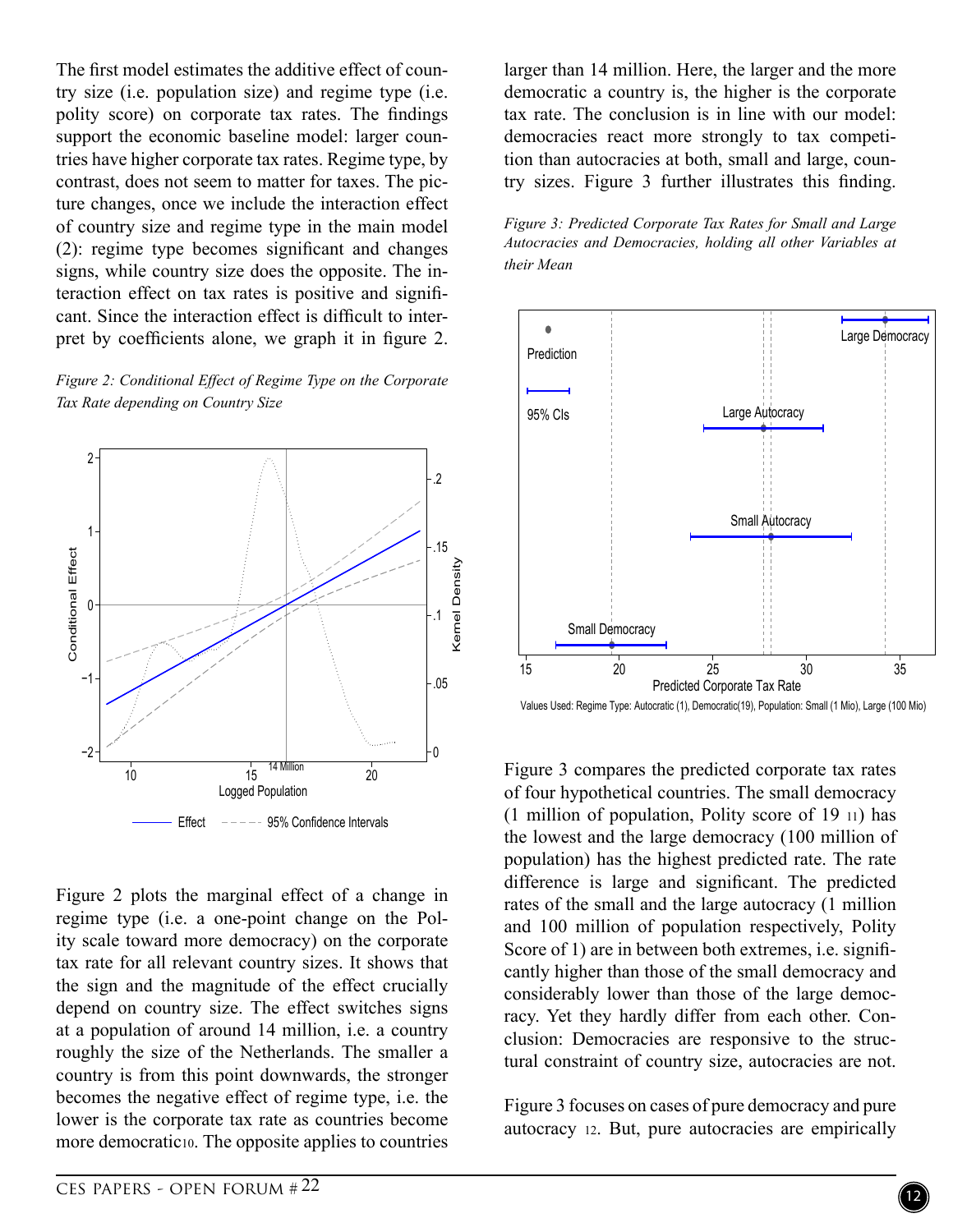rare. Only 11 countries in our sample of 99 countries were full autocracies (Polity Scores of 5 or lower) in 2010. All other non-democratic countries were intermediate regimes with moderate Polity Scores (5 to 15). What do our regression results say about their responsiveness to competitive constraints?

*Fiture 4: Conditional Effect of Country Size on the Corporate Tax Rate depending on Regime Type* 



Figure 4 graphs the marginal effect of country size on corporate tax rates for different regime types. As before, country size has no significant effect on corporate tax rates in autocracies (Polity Score of 5 or less) but a strong and significant positive effect on tax rates in democracies (Polity Score of 15 or more). Yet, country size also has a significant effect on intermediate regimes with Polity Scores larger than 7. While non-democratic regimes are, on average, less able and willing to adjust to tax competition than democracies, most intermediate regimes do adjust to some degree. Singapore is a prominent, if rather singular, example of an authoritarian country successfully competing as a low tax haven for multinational companies (KMPG 2011). Our regression results suggest that a country's propensity to adjust its tax rate to its country size increases steadily as the country moves from autocratic to more democratic. This is a striking result given widespread concerns about a possible curvilinear relationship between regime type and public welfare. There is an important body of research arguing that intermediate regimes in between pure autocracy and democracy are more susceptible to government irresponsibility and policy mayhem than pure autocracies. Some authors find, for instance, that intermediate regimes are more conflictprone than either pure autocracies or pure democracies (Fearon and Laitin 2003, 85; Hegre et al. 2001; Mansfield and Snyder 2005, 273). Others claim that intermediate regimes are more conducive to predatory government than pure autocracies (Bueno de Mesquita et al. 2003, 68; Zakaria 2003, 15). In this perspective, we should expect intermediate regimes to be less responsive to international tax competition than autocracies, not more. Is our finding of a linear regime effect a methodological artefact? To investigate this question we separate our sample into three subsamples (full autocracies, full democracies, and intermediate regimes) using the usual cut-off points on the Polity scale 13. Figure 5 plots corporate tax rates against country size separately for each sub sample.

*Figure 5: Country size and corporate tax rates in 99 countries by regime type, 2010. Sources: KPMG (2007-2011), World Bank (2013), and Marshall et al. (2011)* 



The picture that emerges from figure 5 is compatible with the linear regime effect graphed in figure 4. Among the autocracies, corporate tax rates vary widely and are essentially unrelated to country size. Among the democracies, tax rates correlate strong-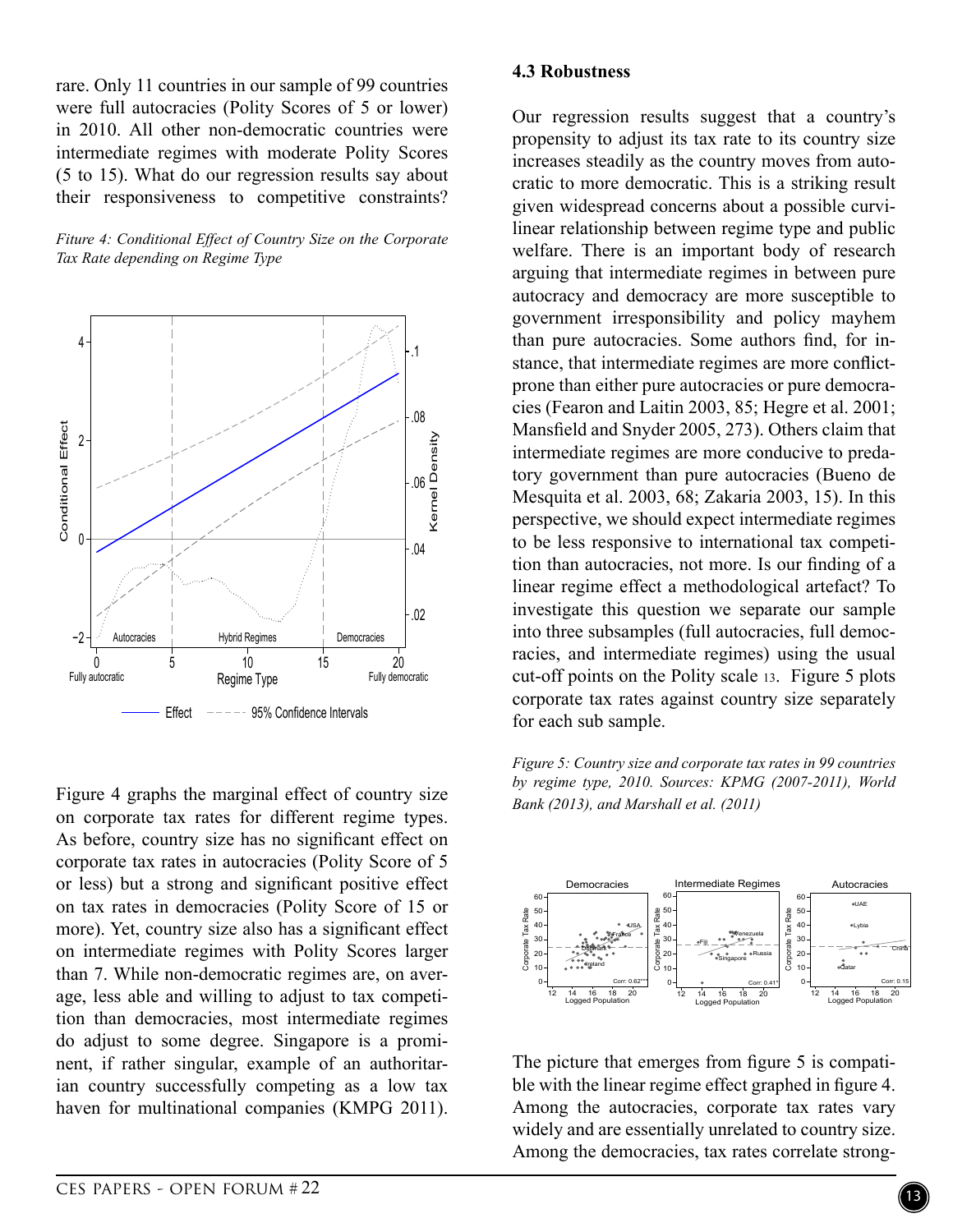ly with country size. The tax policies of the intermediate group are in between: the range of tax rates is more restricted than among the pure autocracies but the association with country size, while weakly significant, is less pronounced than among democracies. As an additional check, we regress the corporate tax rate on country size separately for each of the three sub-samples for all available country-years 1999-2011 (see appendix table A2). The same pattern emerges as in figures 4 and 5: tax rates in intermediate regimes are more responsive to country size than in autocracies but less responsive than in democracies. This supports our claim of a linear regime effect in tax competition.

Our regression results are also robust to a whole range of different modeling strategies. As table 1 illustrates, including fixed effects instead of random effects (model 3) or using an auto-regressive model rather than splines (model 4) does not change the interaction effect of country size and regime type on the corporate tax rate. The effect is also robust to different samples and operationalizations. Table A3 (appendix) applies our main model to five different subsamples (Latin America, Middle East & North Africa, South Asia, Sub-Saharan Africa, as well as all Non-OECD countries). The effect is robust over all these subsamples, indicating that they are not driven by any particular country or world region.

Table A4 (appendix) shows our model with different measurements of country size (GDP) and regime type (the World Bank's "voice and accountability" index and Freedom House's political rights variable). While, there are differences in effect size, especially for the political rights variable, these differences only reflect the different scales used. The substantive effect remains unchanged.

Table A5 (appendix) shows the main model with additional control variables. Again, the key findings remain unchanged. Most controls have the expected sign but are not consistently significant or completely insignificant (openness, growth, agriculture, tax revenue, health spending). Perhaps most importantly, the two institutional controls (durability and investor protection) have no significant effect on corporate tax rates, supporting our notion that the credibility of legal guarantees does not vary independently of **5. Theoretical and political implications** 

Why do not more governments adopt low or zero capital taxes to reap the benefits of international capital inflows even though the experience of many tax havens suggests this as a way to get rich? The economists' response refers to structural differences between countries: small countries benefit from competitive tax cutting; large countries don't. Yet not all small countries follow a low tax strategy, while some large countries do. What drives these seemingly inefficient tax rate choices? As we have argued in this paper it is political regime differences. Democracies have an incentive to adjust tax rates to international competitive constraints as proxied by their country size, while autocracies do not. Autocracies are less willing to adjust because their low inclusiveness makes them insensitive to the welfare penalties of non-adjustments. At the same time, they are also less able to adjust because the relative lack of constitutional constraints on government discretion undermines their ability to make credible long-term policy commitments: at any given tax rate they attract less capital than democracies. There is not only an advantage of smallness in tax competition but also an advantage of democracy.

We tested our explanation against corporate tax rate data for 99 countries. The evidence supports our argument. As our regressions show, the corporate tax rates of democracies vary systematically in country size while the corporate tax rates of autocracies are insensitive to country size. The sensitivity of tax rates to country size increases steadily, as countries become relatively more democratic.

Our findings contribute to at least three bodies of literature: the economics literature on tax competition, the comparative political economy literature on varieties of domestic institutions, and the general political science literature on globalization.

Take the economics literature first. According to the economic baseline model the logic of tax competition works equally for countries of different regime type. As our findings show, this is not the case. Institutions matter. Democracies are more sensitive to their competitive environment than autocracies and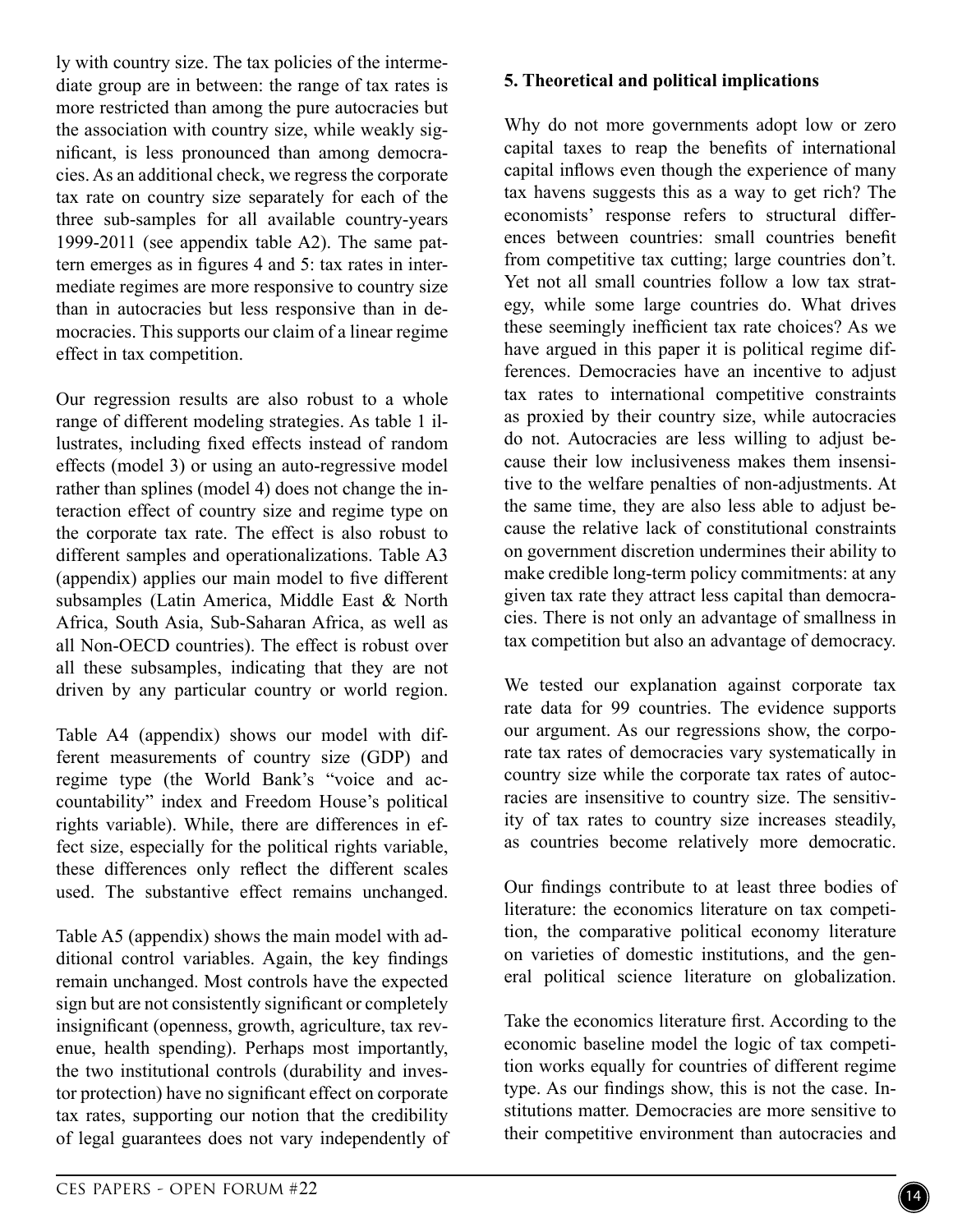hence more likely to conform to the predictions of the baseline model. Apparently democratic governments do in fact care for the well-being of their people and adjust their tax policies accordingly. That's the good news. The bad news is that tax competition has no disciplining effect on autocratic rulers. Because they are autocratic, they care less for the general welfare implications of their tax policies and hence are less easily deterred by adverse international consequences of their domestic tax policy choices. Contrary to what some economists argue (Brennan and Buchanan 1980; Edwards and Keen 1996; Weingast 1995), tax competition cannot simulate by external pressure the tax policy constraints of domestic democracy.

The comparative political economy literature on varieties of capitalism (Hall and Soskice 2001), democracy (Hays 2009), welfare regimes (Esping-Andersen 1990) or tax regimes (Campbell 2005) focuses almost exclusively on institutional differences between advanced OECD countries. There is nothing in our results to suggest that these differences don't matter for corporate taxation. The results do suggest, however that these differences matter less than the differences between democracies and autocracies. While we observe a high level of consistency among the corporate tax rates of democracies, we find considerable variance among the non-democratic regimes. Perhaps the comparative political economy literature should take more interest in the varieties of autocracy and link them up more systematically with established research on varieties of democratic countries in order not to miss the global wood for all the OECD-trees.

Our findings also suggest that, contrary to the 'varieties of' literature, similar domestic institutions can have dissimilar policy effects depending on a country's structural position in the international economy: While democratic institutions exert downward pressure on capital taxation in small countries they are associated with relatively high capital taxes in large countries. Neglecting this interaction leads to false negatives. For instance, the fact that the general downward trend in corporate tax rates in core OECD countries has not been associated with a general downward trend in corporate tax revenues has been interpreted as proof that the competition does not affect governments' revenue raising ability (Garrett 1998; Garrett and Mitchell 2001; Swank 2002).

This may be misleading. Our findings rather suggest that tax competition affects the revenue raising capacity of countries differently: it raises revenues in small, but decreases revenues in large countries. International competition has important effects which, however, cancel out in a global perspective.

Another potentially important example of a false negative is the widespread claim that party effects on redistributive policies are increasingly difficult to identify (Garrett and Mitchell 2001, 173; Hays 2003, 99; Lierse 2012; Swank 2013, 23). A standard explanation is that globalization constrains the viability of leftist policy agendas of domestic redistribution. Our findings suggest that it may not bso much as the contradictory incentives of globalization for left parties in small and large countries that explain this result. While in small democracies, the left has an incentive to forego domestic redistribution from national capital in favor of international redistribution through foreign capital inflows, in large democracies the left has an incentive to continue favoring domestic redistribution. Hence, left parties in the former will generally be open to cross-class coalitions with capital, while left parties in the latter will seek to mobilize labor against capital. As a consequence, party differences matter very little in small countries but gain in salience as countries grow larger.

Finally, our findings speak to the broad political science literature on globalization. This literature generally assumes that the rise of global markets increases pressure on national governments. Some say, global markets increase economic insecurity and thus raise political demand for social protection (compensation thesis). Others claim that globalization exerts downward pressure on taxation and thus undermines the ability to fund social protection (efficiency thesis). In either way, the burden on national policy increases. Our analysis highlights by contrast that globalization has different effects for different countries. It suggests that autocracies are generally less constrained by global market pressures than democracies because their domestic institutional set insulates the government from both mass demands for compensation and the welfare costs of economic inefficiency. Democracies are more constrained but the direction of the constraint varies in country size. For small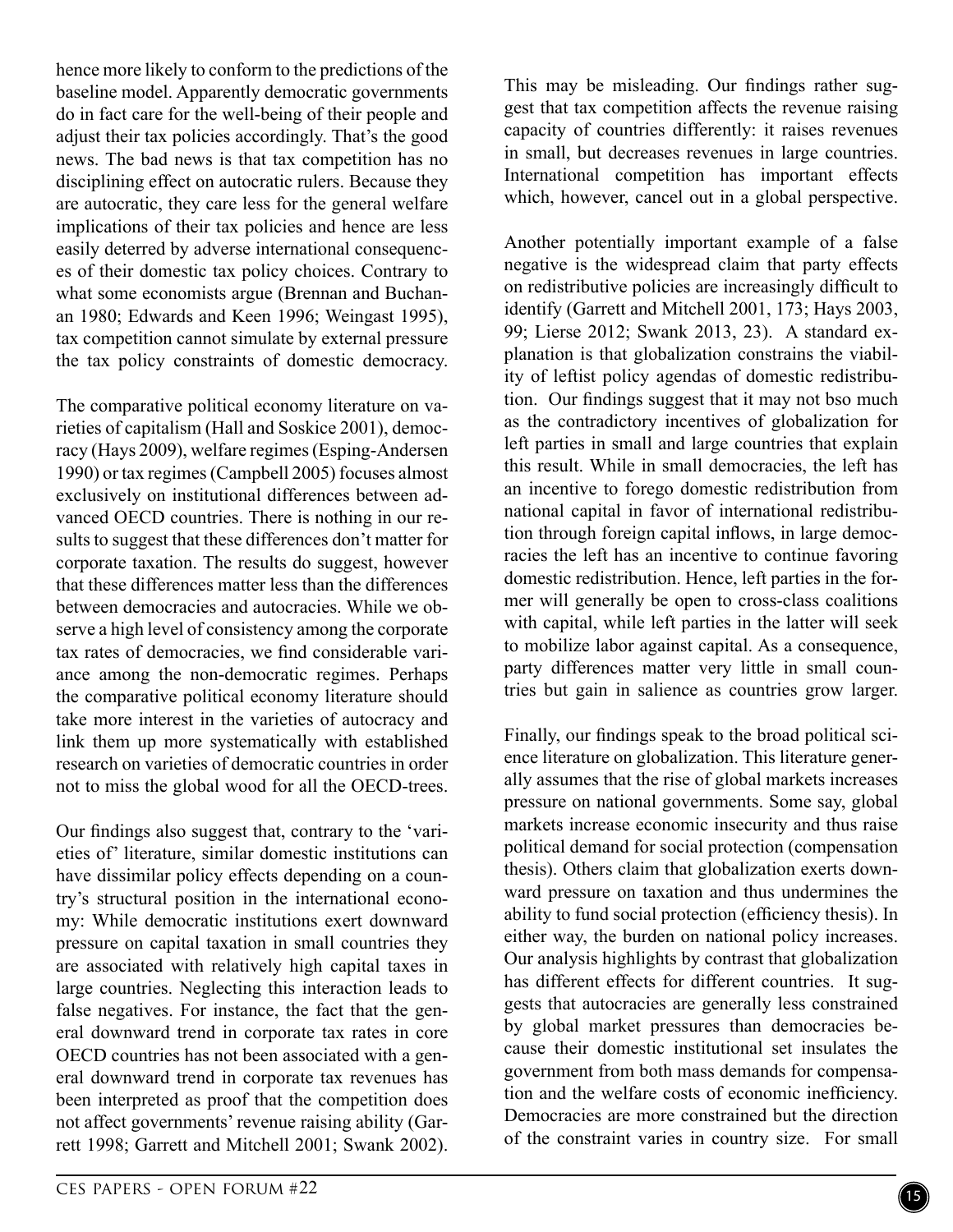democracies, the constraint is beneficial. They profit from the asymmetric redistributive effects of international tax competition because the competitioninduced capital inflow reduces political demand for social compensation (by stimulating the labor market) while at the same time improving the ability to pay for social compensation (by enlarging the domestic tax base). Large democracies suffer from the reverse effects. In contrast to other forms of international competition (security dilemma, tariff wars), tax competition is a form of competition, small countries can actually win. The good news is that most countries are small. The bad news is that most people live in large countries and have to pay the bill.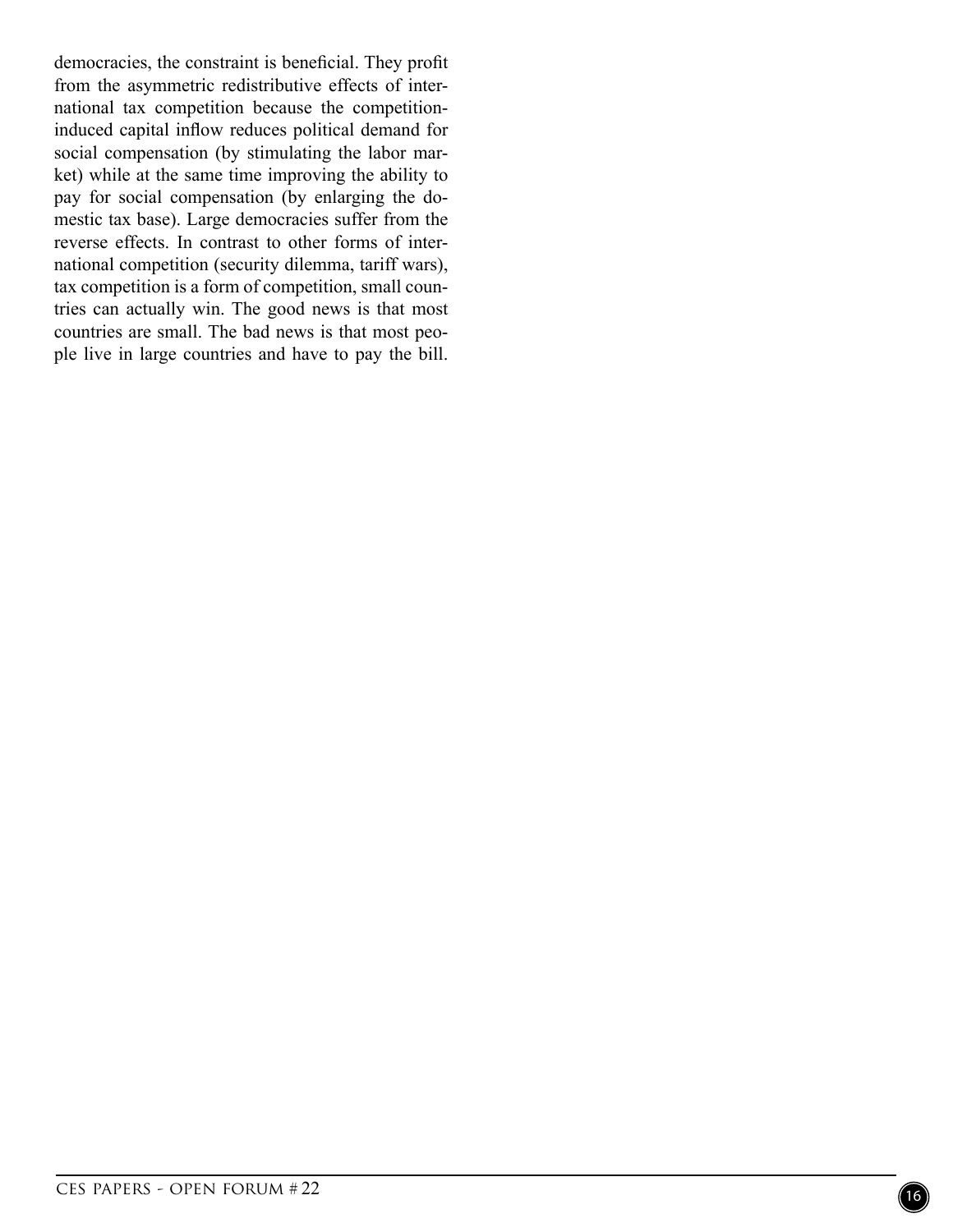1. All predictions of the baseline model depend crucially on the assumption that capital generates labor demand in its country of (source) taxation. This assumption is unproblematic as long as countries compete over real investment in productive assets. It is less straightforward, however, when the competition is about financial capital (bonds, bank claims, equity, corporate paper profits, intangible assets, etc.) because financial capital is not directly and physically tied to real activity. Indirectly, however, it also creates labor demand. This is partly because financial capital boosts demand for financial services. Financial services are associated with high-skilled jobs, contribute to human capital formation and are subject to considerable agglomeration economies, as examples such as Switzerland, Luxembourg, Ireland or Singapore demonstrate. Also, tax-induced inflows of financial capital often bring real capital in their wake. There are various reasons for this. One is regulatory. Large Western democracies like the United States, Japan, Germany and the UK have elaborate anti-avoidance legislation in place that disallows companies to park profits and capital in subsidiaries in low tax countries unless these subsidiaries perform some minimally useful economic functions beyond tax minimization. Hence, if companies want to profit from low tax rates abroad they have to make sure that subsidiaries in low tax jurisdictions do a little more than just stripping affiliated companies in high tax jurisdictions of tax base. Keen and Konrad (2012:20) conclude that the insights of the baseline model "seem reasonably robust to the mix between real and paper shifting of tax bases".

2. Measuring country size by GDP rather than population does not change the picture. See Appendix figure A1.

3. Multinational companies engaging in profit shifting from subsidiaries in high tax countries to subsidiaries in low tax countries are vulnerable to tax increases in the latter because these would put the profitability of the entire multinational group is at stake. This gives the governments of low tax countries some leverage for extortion.

4. Efficiency-driven investors (i.e. capital owners investing abroad for the purpose of exploiting non-tax locational advantages) can usually rely on the assistance of their home country if the host country defrauds them. Tax-driven investors (i.e. capital owners investing abroad in order to minimize taxes at home) usually cannot. Since the very purpose of their investment is to deny revenue to the home country, the home country has little reason to defend these investments against encroachment by the host country.

5. For the summary statistics of all variables see table A1 in the appendix.

6. In the absence of a corporate tax, individual income owners could use corporations as onshore tax shelters for instance by retaining profits in companies or by reclassifying labor income as capital income. By preventing such abuse, the corporate tax backs up the personal income tax. The effectiveness of this backstop function hinges crucially on the statutory corporate tax rate, for as long as the corporate tax rate is lower than the top personal income tax rate there is an incentive to shift personal income into the corporate sector (Ganghof & Genschel 2008: 61).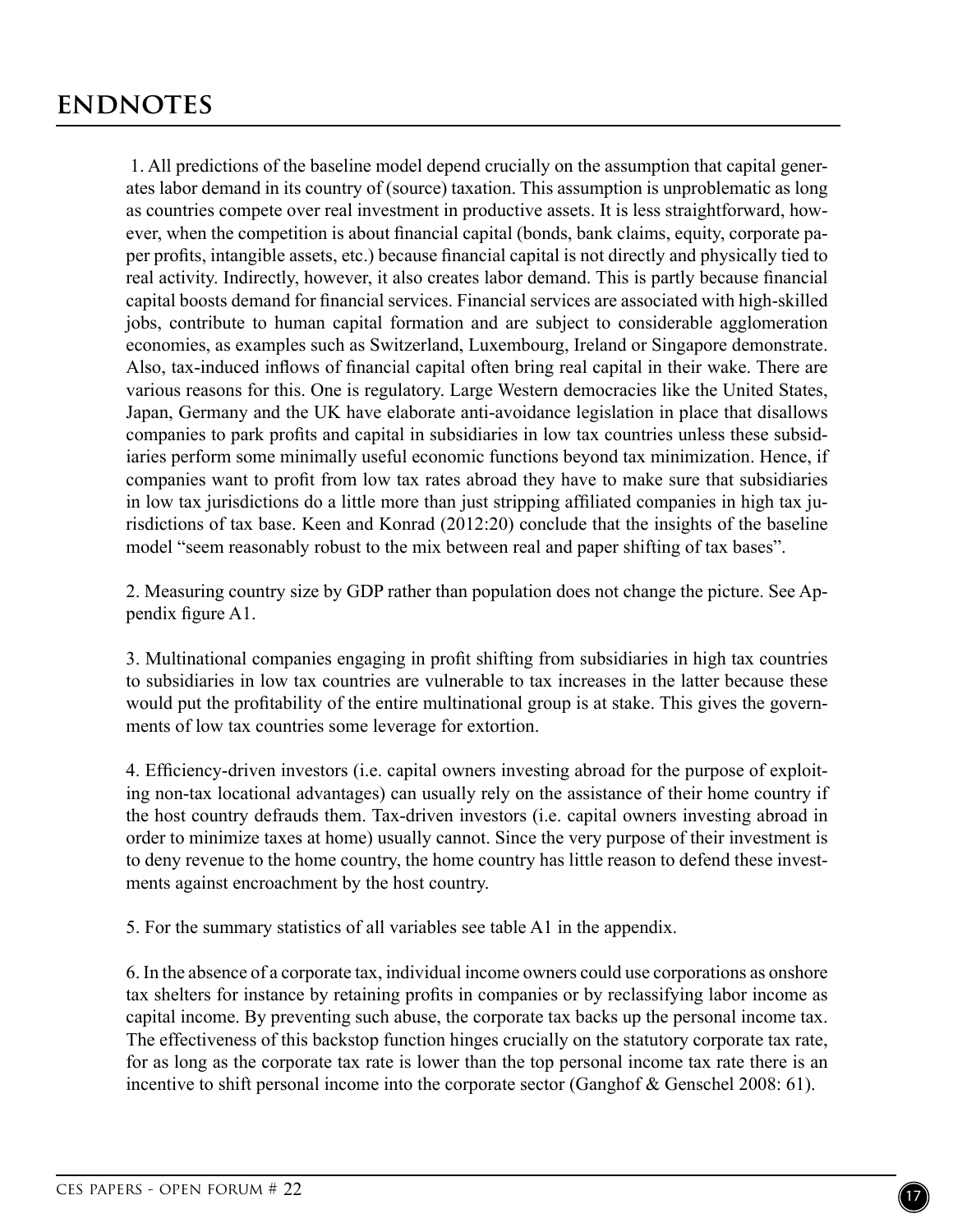7. Duane Swank (2013: 17) reports that statutory corporate rates are strongly correlated (correlation coefficient .90-plus) with effective average tax rates on highly profitable enterprises in his sample of 18 OECD-countries.

8. In deciding where to declare taxable profits, multinational companies seek to use all allowances and deductions available in any jurisdiction. Having done so, any excess profit is taxed at the statutory rate. Hence it is the statutory rate which is central in determining the location of profit (Devereux & Sørensen 2006: 6).

9. For instance, the OECD (2013) includes not only national corporate taxes but also subnational business taxes on corporate profit. This can make a dramatic difference. As indicated by IMF data (2013), the German national corporate tax is only 15 percent but this ignores substantial subnational business taxes. Including these subnational taxes, the OECD (2013) arrives at an overall German corporate income tax rate of 30 percent.

10. Please note from the kernel density also pictured in the graph that the majority of countries is smaller than 14 million. Thus, more countries (but not people) are in a structural position to benefit from tax competition.

11. All Polity Scores refer to the transformed 0-20 scale.

12. Pure democracies have a Polity Score of 20, pure autocracies have a score of 0).

13. Polity Scores for full autocracies range from 0 to 5, for full democracies from 15 to 20, and for intermediate regimes from 6 to 14 on our transformed 0-20 scale.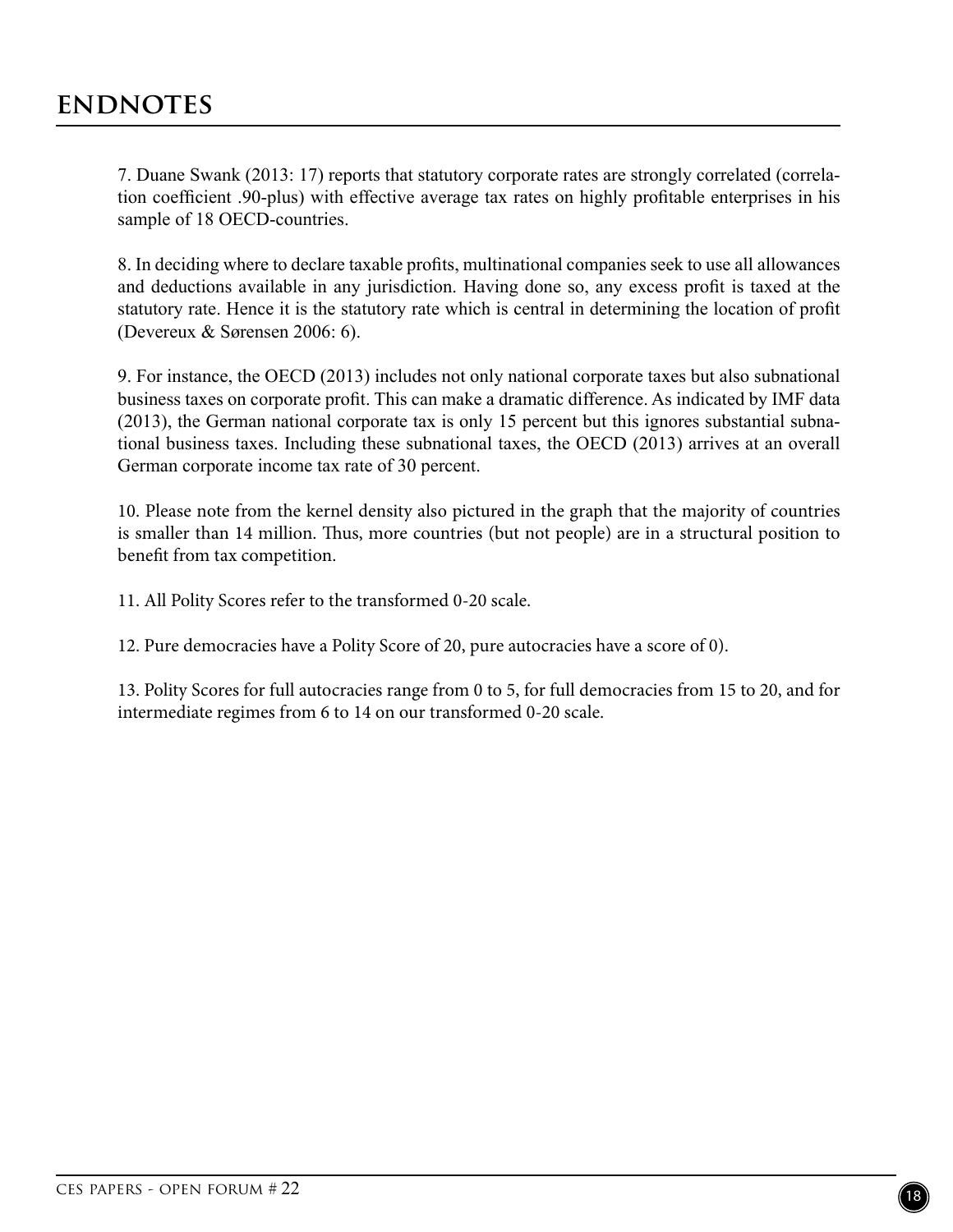Acemoglu, Daron , and James A. Robinson. 2012. Why Nations Fail: The Origins of Power, Prosperity, and Poverty. New York: Random House.

Acemoglu, Daron, and James A. Robinson. 2006. Economic Origins of Dictatorship and Democracy. Cambridge: Cambridge University Press.

Alesina, Alberto. 1988. Credibility and policy convergence in a two-party system with rational voters. American Economic Review 78: 796-807.

Appel, Hilary. 2008. Is it Putin or Is it Oil? Explaining Russia's Fiscal Recovery. Post-Soviet Affairs 24 (October-December): 301-323.

Basinger, Scott J., and Mark Hallerberg. 2004. Remodeling the Competition for Capital: How Domestic Politics Erases the Race to the Bottom. The American Political Science Review 98 (2): 261-276.

Belton, Catherine. 2008. "BP Russia chief in corporate tax probe." In Financial Times. Moscow. Bomsdorf, Clemens. 2013. "Denmark to Cut Corporate Tax Rate." In The Wall Street Journal. Brennan, G. , and J.M. Buchanan. 1980. The power to tax: Analytical foundations of a fiscal constitution. Cambridge: CUP.

Bucovetsky, S. 1991. Asymmetric Tax Competition. Journal of Urban Economics 30 (2): 167-181. Bueno de Mesquita, B. , Alastair Smith, Randolph M. Siverson, and James D. Morrow. 2003. The Logic of Political Survival. Cambridge, MA: The MIT Press.

Burgess, Robin, and Nicholas Stern. 1993. Taxation and Development. Journal of Economic Literature 31 (2): 762-830.

Campbell, John L. , ed. 2005. Fiscal Sociology in an Age of Globalization: Comparing Tax Regimes in Advanced Capitalist Countries. Edited by Victor Nee and Richard Swedberg, The Economic Sociology of Capitalism. Princeton: Princeton University Press.

Cao, Xun. 2010. Networks as Channels of Policy Diffusion: Explaining Worldwide Changes in Capital Taxation, 1998-2006. International Studies Quarterly 54 (3): 823-854.

Chinn-Ito-Index. 2008. A New Measure of Financial Openness. Journal of Comparative Policy Analysis 10 (3): 309-322.

Day, Jones. 2013. "Mexican Tax Reform Update." In, ed. Jones Day Publications. Dharmapala, Dhammika, and James R. Hines. 2009. Which countries become tax havens? Journal of Public Economics 93 (9-10): 1058-1068.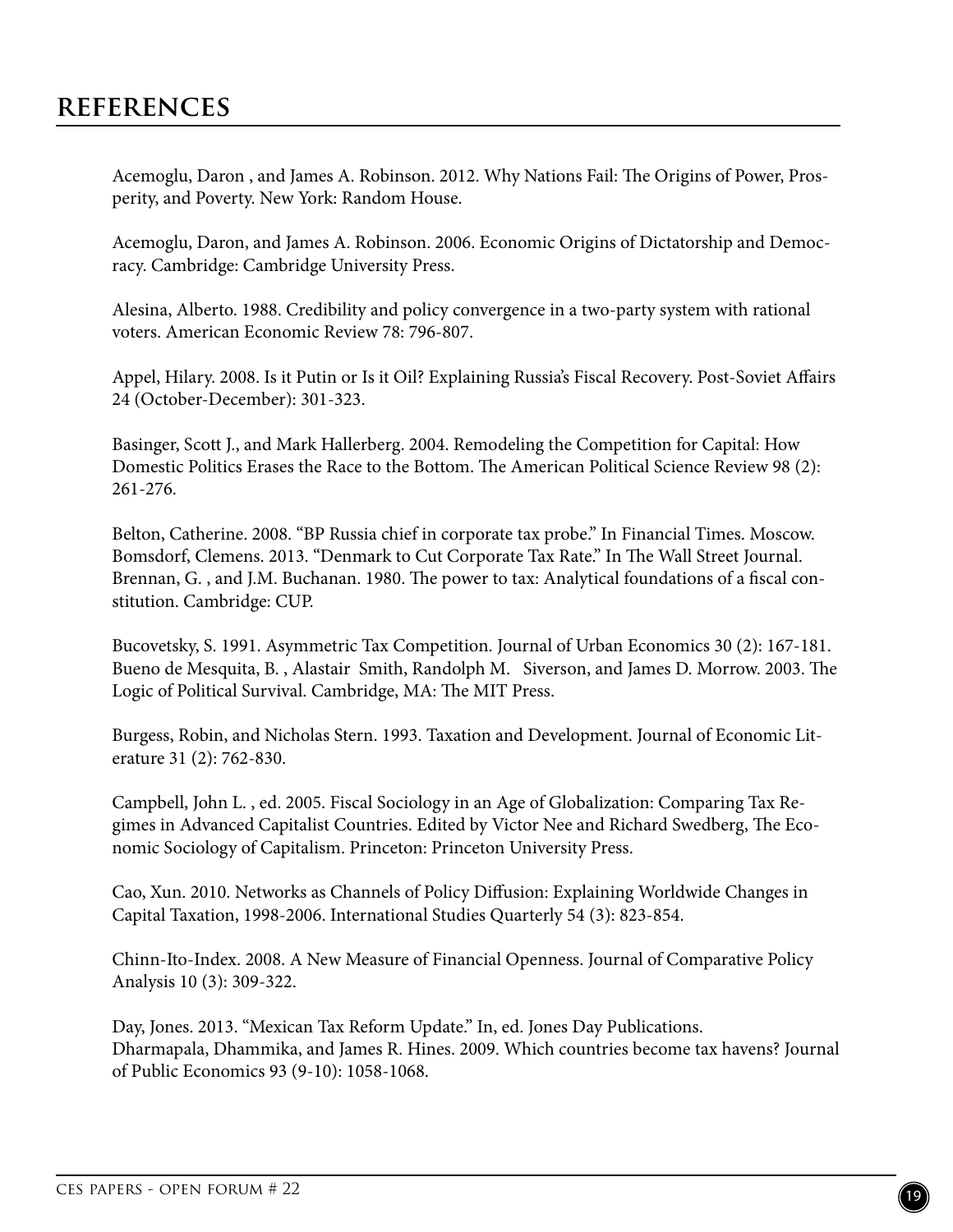Edwards, Jeremy, and Michael Keen. 1996. Tax competition and Leviathan. European Economic Review 40: 113-134.

Esping-Andersen, G. 1990. The Three Worlds of Welfare Capitalism. Princeton: Princeton University Prress.

EuropeanCommission. 2001. Company Taxation in the Internal Market. COM(2001)582 final. Fearon, James , and David Laitin. 2003. Ethnicity, Insurgency, and Civil War. American Political Science Review 97 (1): 75-91.

Format. 2003. "SPÖ fordert vorziehen der Steuerreform." In Das Portal für Wirtschaft, Geld und Politik: Format-at.

FreedomHouse. 2013. "Freedom in the World: Country Ratings 1972-2012."

Ganghof, S. 2000. "Adjusting National Tax Policy to Economic Internationalization: Strategies and Outcomes." In From Vulnerability to Competitiveness: Welfare and Work in the Global Economy, Volume II, , eds. F. W. Scharpf and V. A. Schmidt. Oxford: Oxford University Press. 597-664.

———. 2006. The Politics of Income Taxation. A Comparative Analysis of Advanced Industrial Countries. Colchester: ECPR Press.

Ganghof, Steffen, and Philipp Genschel, 2008. Taxation and Democracy in the EU. Journal of European Public Policy 15 (1), 58-77.

Garrett, G., and P. Lange. 1991. Political responses to interdependence: what's "left" for the left? International Organization 45 (4): 539-564.

Garrett, Geoffrey. 1998. Partisan Politics in the Global Economy. Cambridge: Cambridge University Press.

Garrett, Geoffrey, and D. Mitchell. 2001. Globalization, government spending and taxation in the OECD. European Journal of Political Research 39 (2): 145-177.

Geddes, Barbara, Jospeh Wright, and Erica Frantz. 2012. "New Data on Autocratic Regimes." In Authoritarian Regimes. PennState University.

Genschel, P. 2002. Globalization, Tax Competition, and the Welfare State. Politics & Society 30 (2): 245-275.

Genschel, P., and P. Schwarz. 2011. Tax competition: a literature review. Socio-Economic Review 9 (2): 339-370.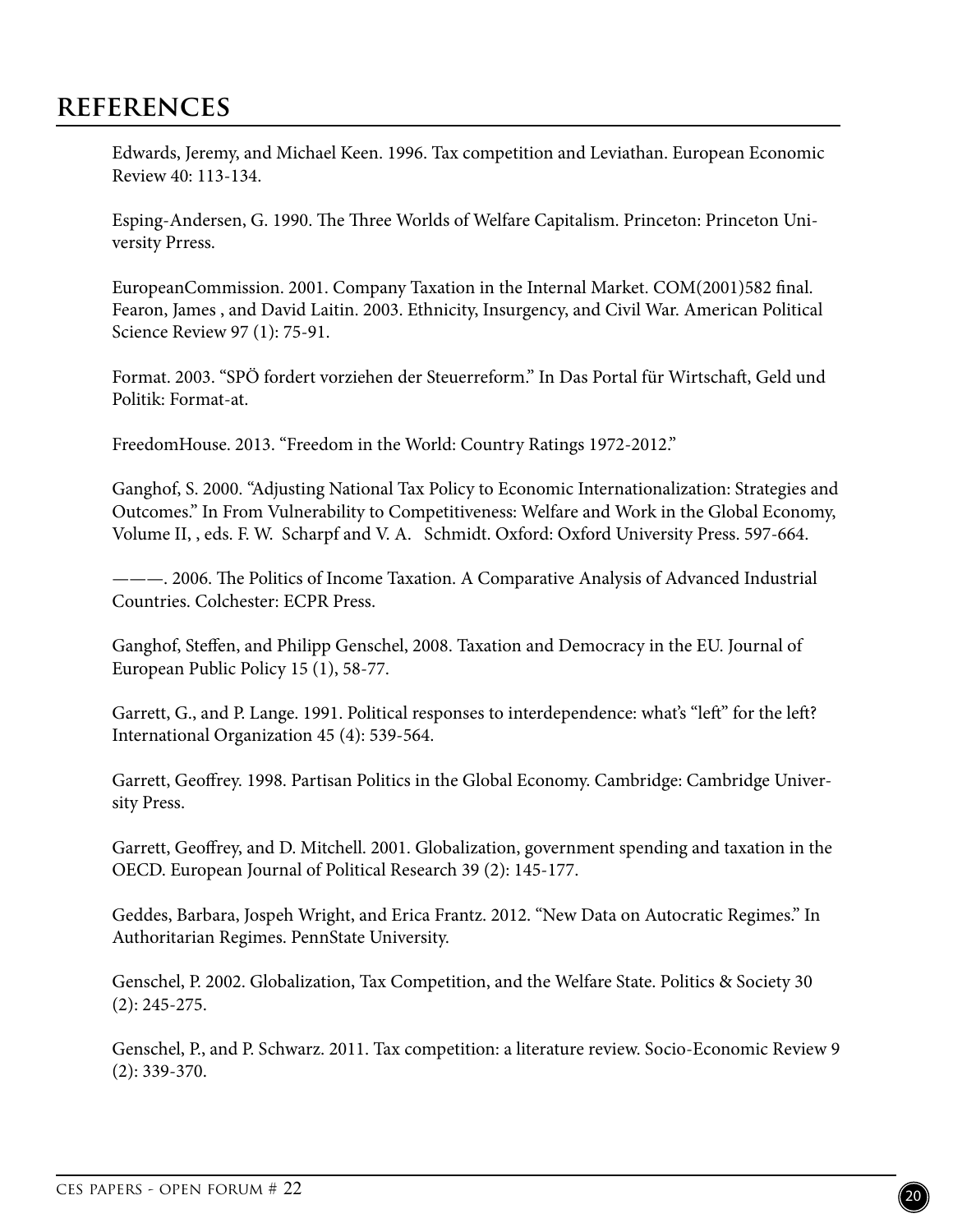Hall, Peter A., and David Soskice. 2001. Varieties of Capitalism: The Institutional Foundations of Comparative Advantage. Oxford: Oxford University Press.

Hays, Jude C. 2003. Globalization and Capital Taxation in Consensus and Majoritarian Democracies. World Politics 56 (1): 79-113.

———. 2009. Globalization and the New Politics of Embedded Liberalism. Oxford: Oxford University Press.

Hegre, Havard, Tanja Ellingsen, Scott Gates, and Nils Petter Gleditsch. 2001. Toward a Democratic Civil Peace? Democracy, Political Change,and Civil War, 1816–1992. American Political Science Review 95 (1): 33-48.

Hollande, Francois. 2012. Election Présidentielle 2012: Mes 60 Engagements Pour La France. IMF. 2013. "Government Finance Statistics." In: International Monetary Fund.

Jensen, Nathan M. 2003. Democratic Governance and Multinational Corporations: Political Regimes and Inflows of Foreign Direct Investment. International Organization 57 (03).

Kanbur, R., and M. Keen. 1993. Jeux-Sans-Frontieres - Tax Competition and Tax Coordination When Countries Differ in Size. American Economic Review 83 (4): 877-892.

Kaufmann, Daniel, Aart Kraay, and Massimo Mastruzzi. 2012. "The Worldwide Governance Indicators, 2012 Update. Aggregate Indicators of Governance 1996-2011."

Keen, M. 2001. Preferential regimes can make tax competition less harmful. National Tax Journal 54: 757-62.

Keen, M. , and K. A. Konrad. 2012. The theory of international tax competition and coordination. Working Paper July 2012 (06).

Kemmerling, Achim, and Eric Seils. 2009. Managing Conflict in Corporate Tax Competition between EU Member States. West European Politics 32 (4): 756-773.

Keohane, R. O., S. Macedo, and A. Moravcsik. 2009. Democracy-enhancing multilateralism. International Organization 63 (4): 1-31.

Khondker, Habibul Haque. 2008. Globalization and State Autonomy in Singapore. Asian Journal of Social Science 36: 35-56.

KMPG. 2011. Singapore: Preferred gateway to Asia and beyond. KPMG International.

KPMG. 2007-2011. "Corporate and Indirect Tax Rate Survey 2007-2011." In: KPMG International Cooperative.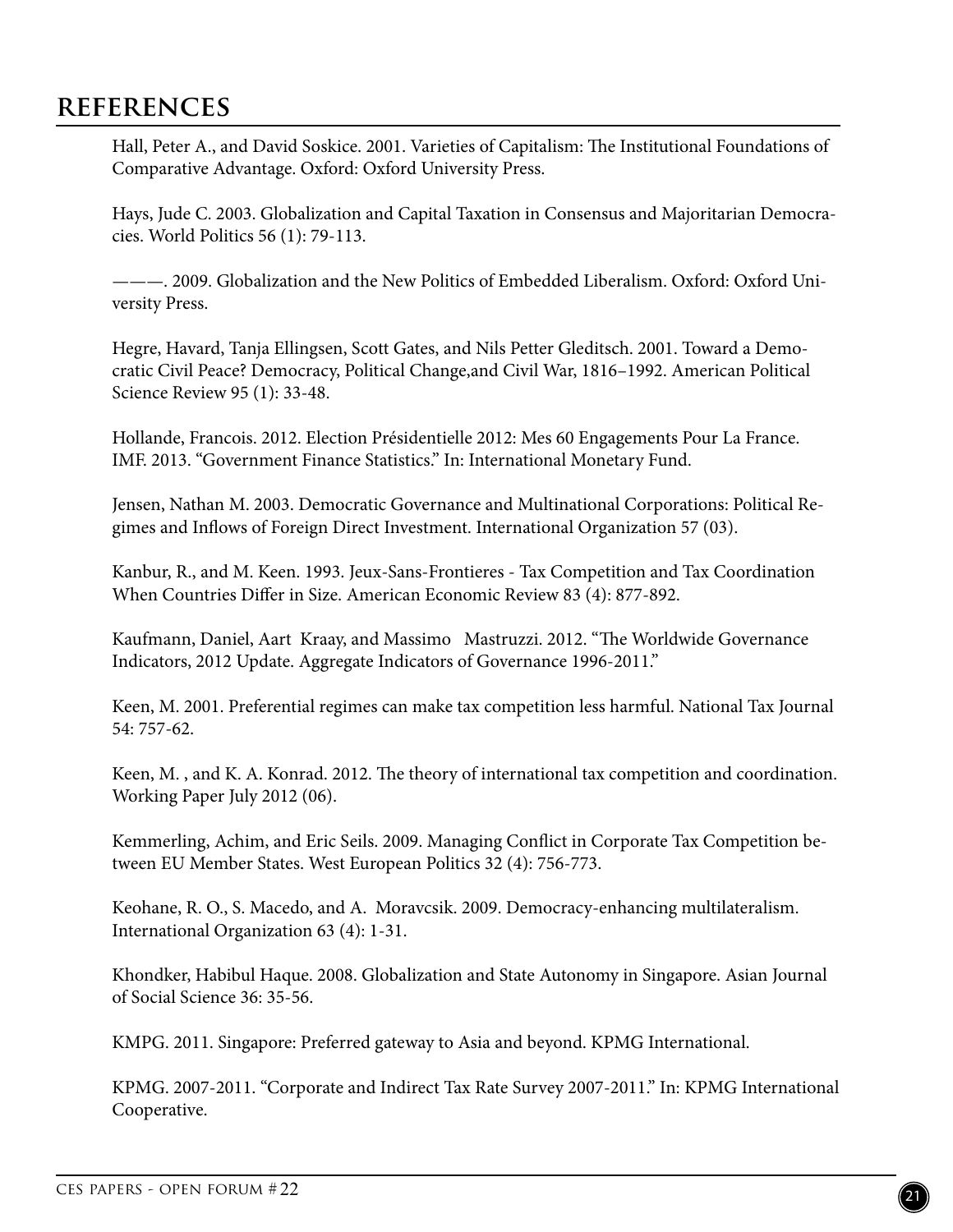Labour. 2011. Labour's Plan for Stability and Growth Budget.

Lester, Simon. 2010. "Expropriation through taxation?" In: International Economic Law and Policy Blog.

Li, Quan. 2006. Democracy, Autocracy, and Tax Incentives to Foreign Direct Investors: A Cross-National Analysis. The Journal of Politics 68 (1): 62-74.

Lierse, Hanna. 2012. European Taxation during the Crisis: Does Politics Matter? Journal of Public Policy 32 (3): 207-230.

Mansfield, Edward D., and Jack Snyder. 2005. Electing to Fight: Why Emerging Democracies Go to War. Cambridge: MIT Press.

Marshall, Monty G. , Keith Jaggers, and Ted R. Gurr. 2011. "Polity IV Project: Political Regime Characteristics and Transitions, 1800-2010," Version p4v2011.

Mattes, Michaela, and Mariana Rodríguez. 2013. Autocracies and international cooperation. International Studies Quarterly.

Meltzer, A. M., and S. R. Richard. 1981. A Rational Theory of the Size of Government. Journal of Political Economy 89 (5): 914-927.

Narsey, Wadan. 2012. "An evil budget: laced with deceit." In: Wadan Narsey on Fiji - for fairness and freedom.

North, Douglass C., John Joseph Wallis, and Barry R. Weingast. 2009. Violence and social orders. A conceptual framework for interpreting recorded human history. Cambridge: CUP.

NOTIMEX. 2004. "Acude Nicanor Duarte al congreso y urge tramite de leyes economicas." In Agencia Mexicana de Noticias (NOTIMEX): Agencia Mexicana de Noticias, NOTIMEX.

OECD. 2013. OECD Tax Database.

———. 2013. "OECD Tax Database: Corporate and capital income taxes." In.

Olson, M. 1993. Dictatorship, Democracy, and Development. The American Political Science Review 97 (3): 567-576.

Plümper, Thomas, Vera E. Troeger, and Hannes Winner. 2009. Why Is There No Race to the Bottom in Capital Taxation? International Studies Quarterly 53 (3): 761-786.

Przeworski, Adam. 1991. Democracy and the Market: Political and Economic Reforms in Eastern Europe and Latin America. Cambridge: Cambridge University Press.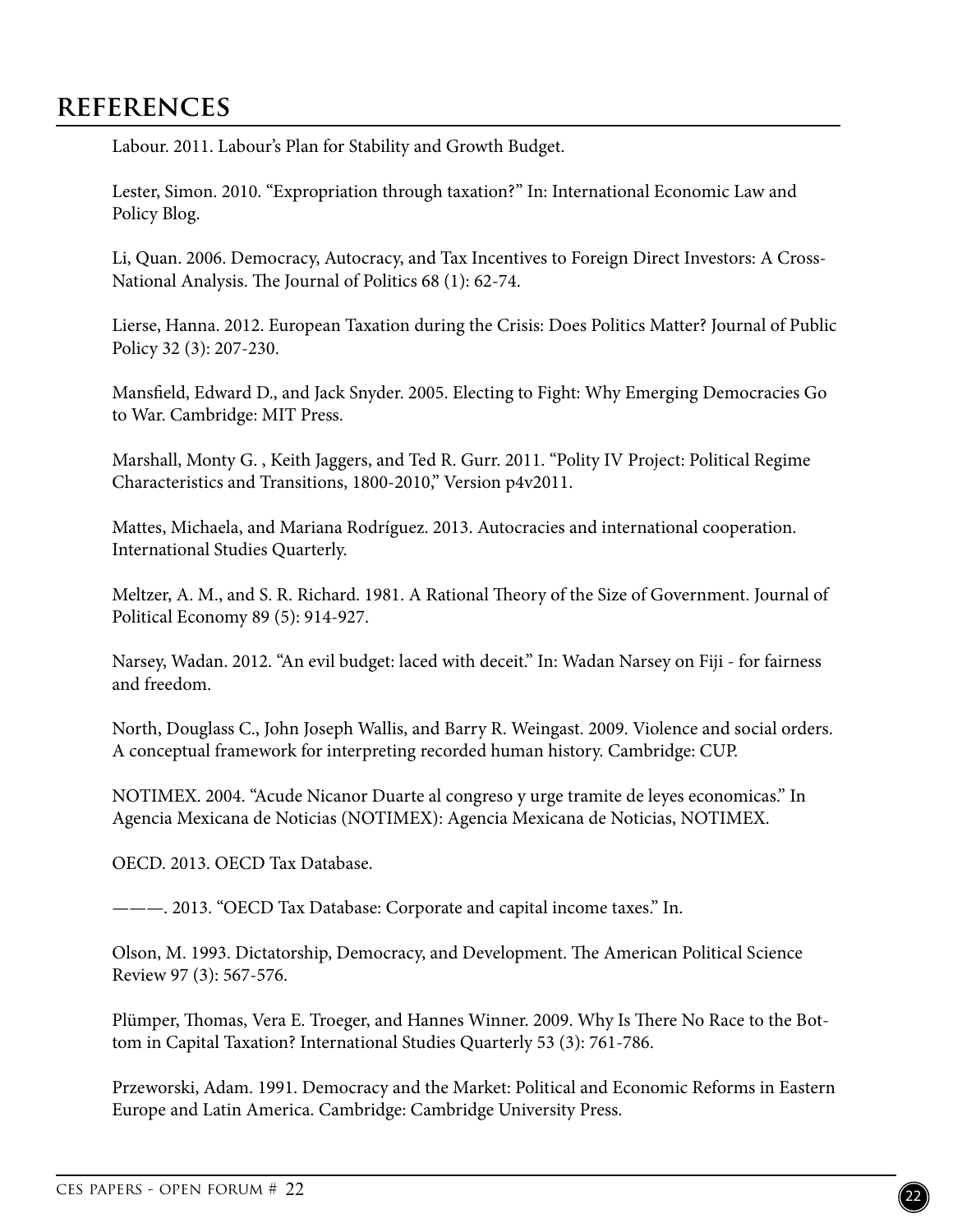PWC. 2013-2014. "Worldwide tax summaries." In: Pricewaterhousecoopers.

Ross, Stephen M. "World Tax Database." In. Michigan: School of Business at the University of Michigan.

Rudra, Nita , and Stephan Haggard. 2005. Globalization, Democracy, and Effective Welfare Spending in the Developing World. Comparative Political Studies 38: 1015.

Ruiz, Fernando , and Marcel Gerard. 2010. Is there evidence of strategic corporate tax interaction among EU countries? . MPRA Paper (10094).

Schultz, Kenneth A., and Barry R. Weingast. 2003. The democratic advantage: Institutional foundations of financial power in international competition. International Organization 57 (1): 3-42.

Slemrod, Joel. 2004. Are corporate tax rates, or countries, converging? Journal of Public Economics 88: 1169-1189.

Swank, D., and S. Steinmo. 2002. The new political economy of taxation in advanced capitalist democracies. American Journal of Political Science 46 (3): 642-655.

Swank, Duane. 2002. Global Capital, Political Institutions, and Policy Change in Developed Welfare States. New York: Cambridge University Press.

———. 2013. "Taxing Choices: International Competition, Domestic Institutions, and the Transformation of Corporate Tax Policy." Presented at the Annual Meeting of the International Studies Association, San Francisco, CA.

Tanzi, Vita, and Howell H. Zee. 2000. "Tax Policy for Emerging Markets: Developing Countries." In IMF Working Paper.

Verweij, Marco, and Riccardo Pelizzo. 2009. Singapore: Does Authoritarianism Pay? Journal of Democracy 20 (2): 18-32.

Weingast, Barry R. 1995. The Economic Role of Political Institutions: Market-Preserving Federalsim and Economic Development. Journal of Law, Economics and Organization 11 (1): 1-31.

———. 1997. The political foundations of democracy and the rule of law. American Political Science Review 91 (2): 245-263.

Wilson, J. D. 1999. Theories of tax competition. National Tax Journal 52 (2): 269-304.

Winer, Stanley L., and Lawrence W. Kenny. 2006. Tax systems in the World: An empirical Investigation into the Importance of Tax Bases, Administration Costs, Scale and Political Regime.

International Tax and Public Finance 13: 181-215.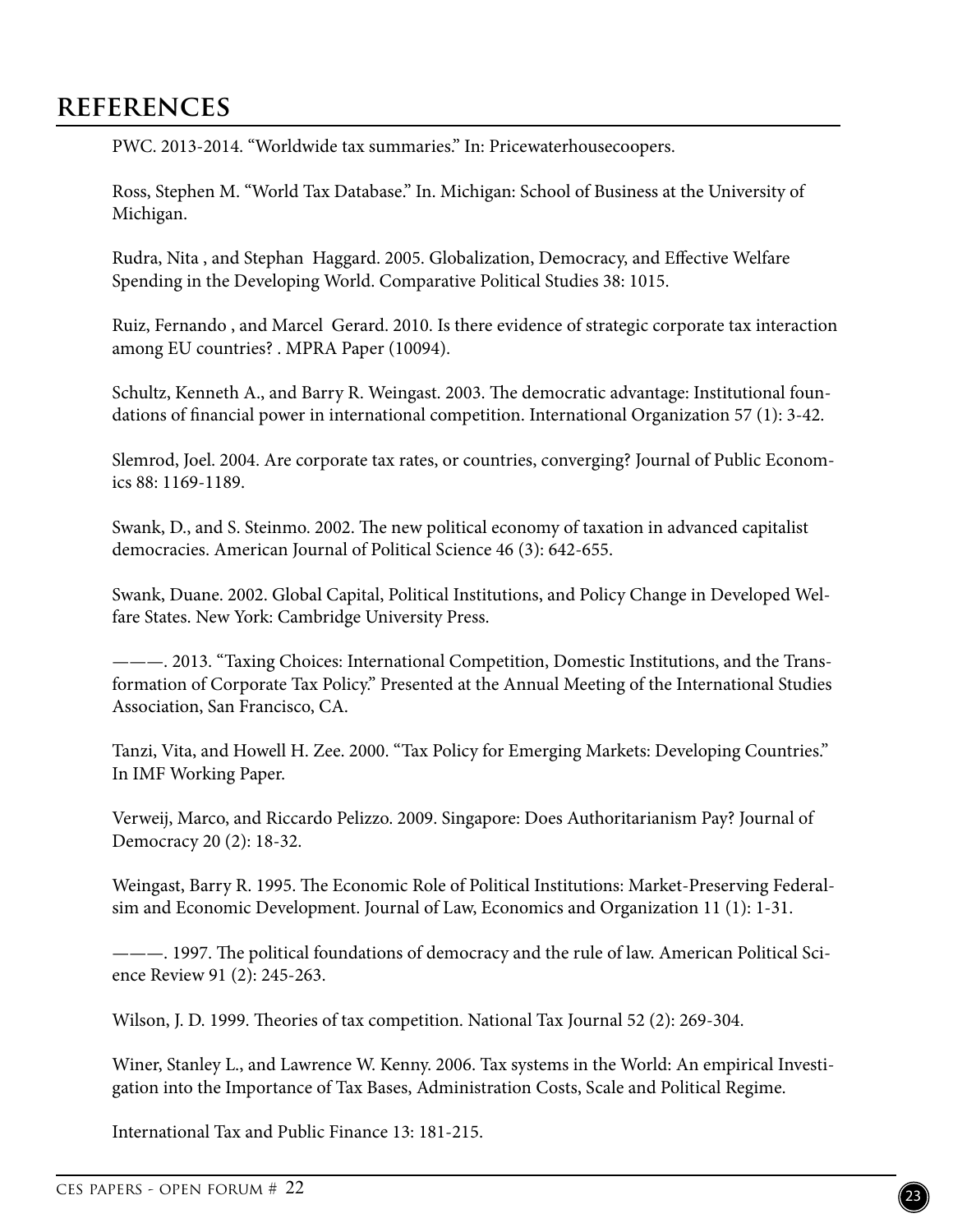WorldBank. 2013.

———. 2013. "Doing Business: Protecting Investors." In: World Bank.

———. 2013. "World Development Indicators." In: The World Bank.

Zakaria, Fareed. 2003. The Future of Freedom: Illiberal Democracy at Home and Abroad. New York: Norton.

Zodrow, G. R. , and P. Mieszkowski. 1986. Pigou, Tiebout, Proberty Taxation, and the Underprovision of Local Public Goods. Journal of Urban Economics 19: 356-370.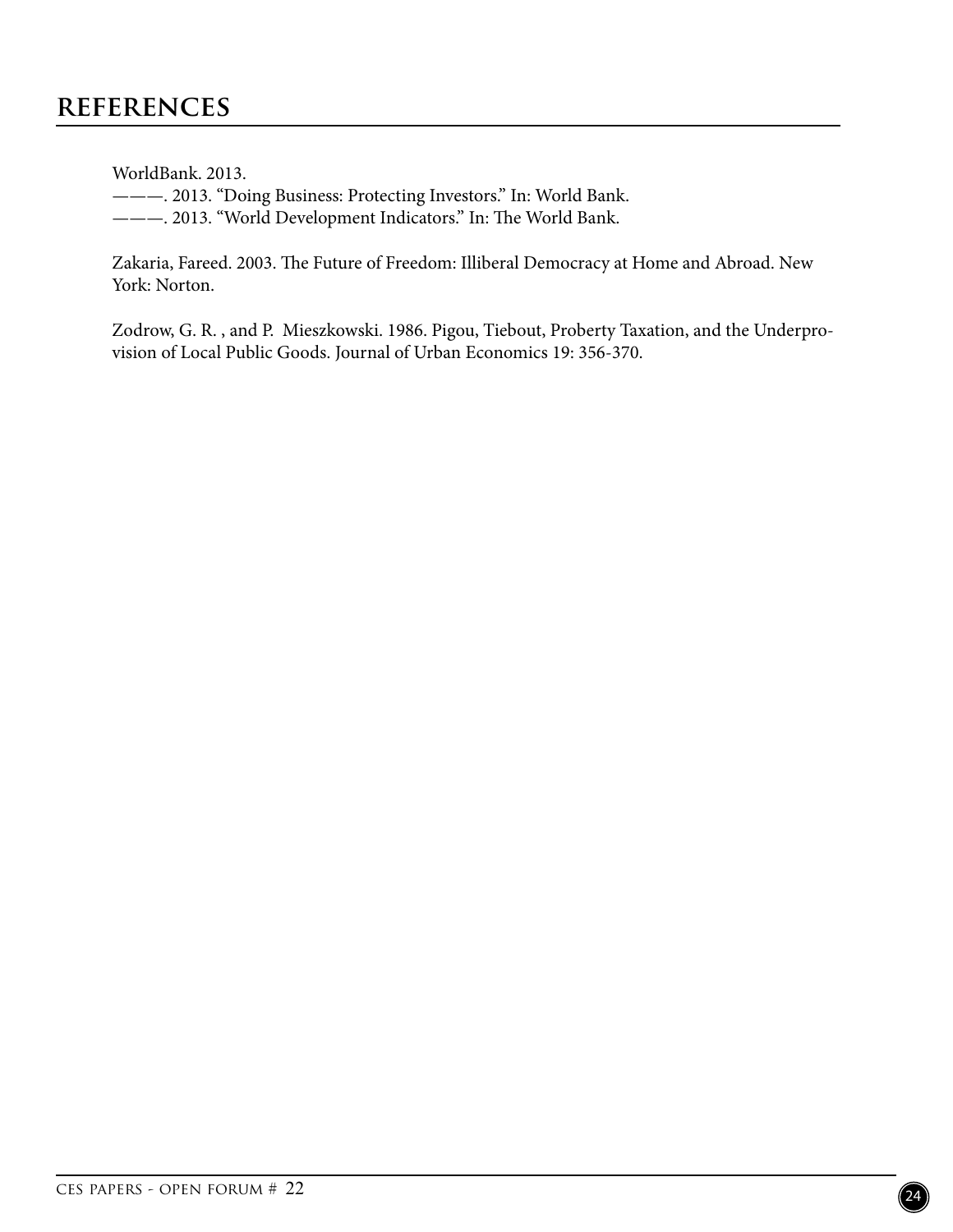# FIGURES AND TABLES

#### *Table 1: The Effect of Country Size and Regime Type on Corporate Tax Rates*

|              | (1)            | (2)        | (3)                  | (4)        |
|--------------|----------------|------------|----------------------|------------|
|              | No Interaction | Main Model | <b>Fixed Effects</b> | AR1        |
|              |                |            |                      |            |
| Country size | 2.21 ***       | $-0.26$    | 0.14                 | 0.56       |
|              | (0.44)         | (0.66)     | (1.87)               | (0.70)     |
| Regime Type  | 0.067          | $-2.98***$ | $-3.35***$           | $-1.77***$ |
|              | (0.071)        | (0.62)     | (0.84)               | (0.68)     |
| Interaction  |                | $0.18***$  | $0.21***$            | $0.100**$  |
|              |                | (0.037)    | (0.049)              | (0.040)    |
| Observations | 1,166          | 1,166      | 1,166                | 1,166      |
| Countries    | 99             | 99         | 99                   | 99         |
| R2           | 0.24           | 0.25       | 0.24                 | 0.17       |

Standard errors in parentheses. Constant and splines not reported.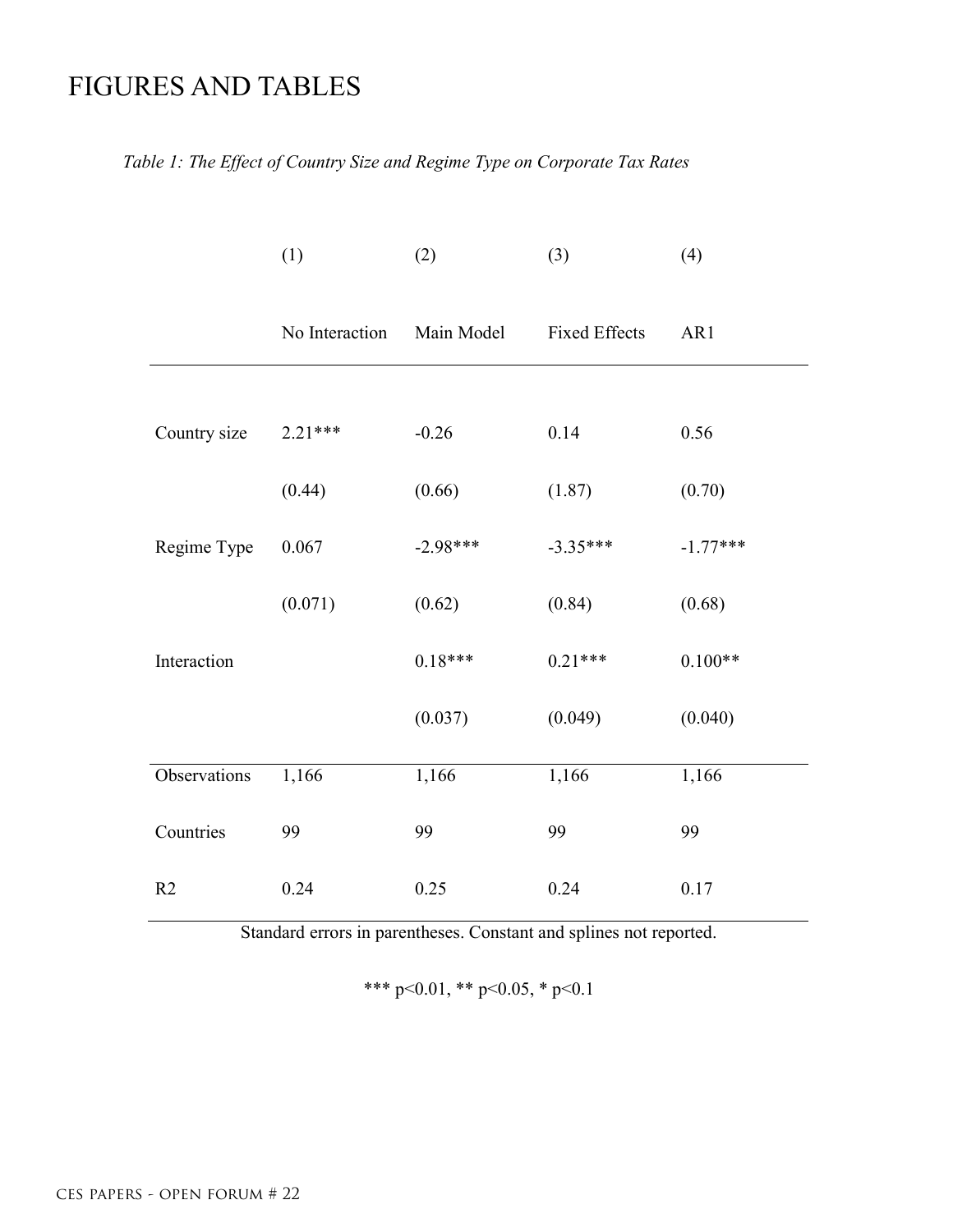*Figure 1: Country size and corporate tax rate of 113 countries, 2011. Sources: KPMG (2007-2011) and World Bank (2013).* 

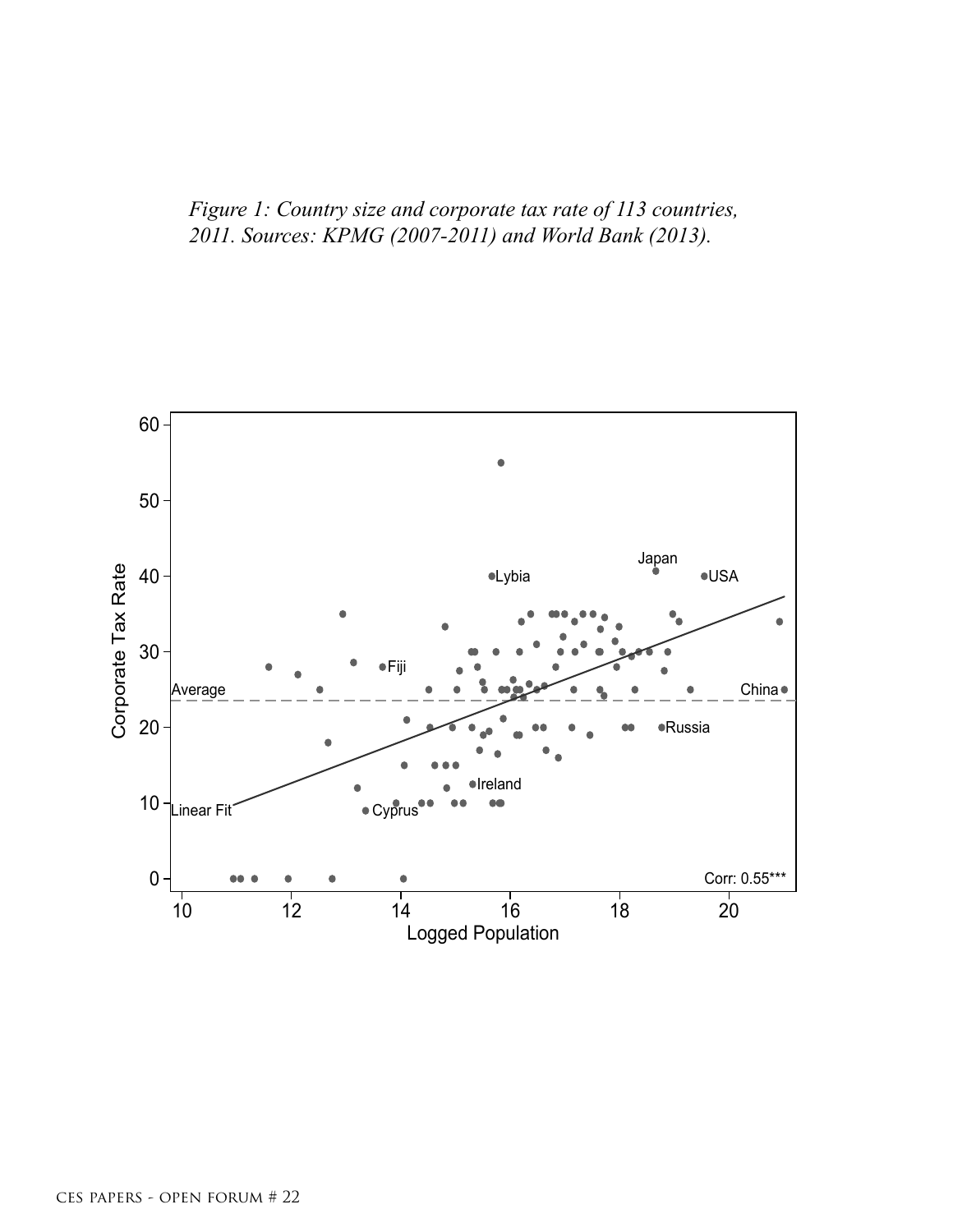*Figure 2: Conditional Effect of Regime Type on the Corporate Tax Rate depending on Country Size*

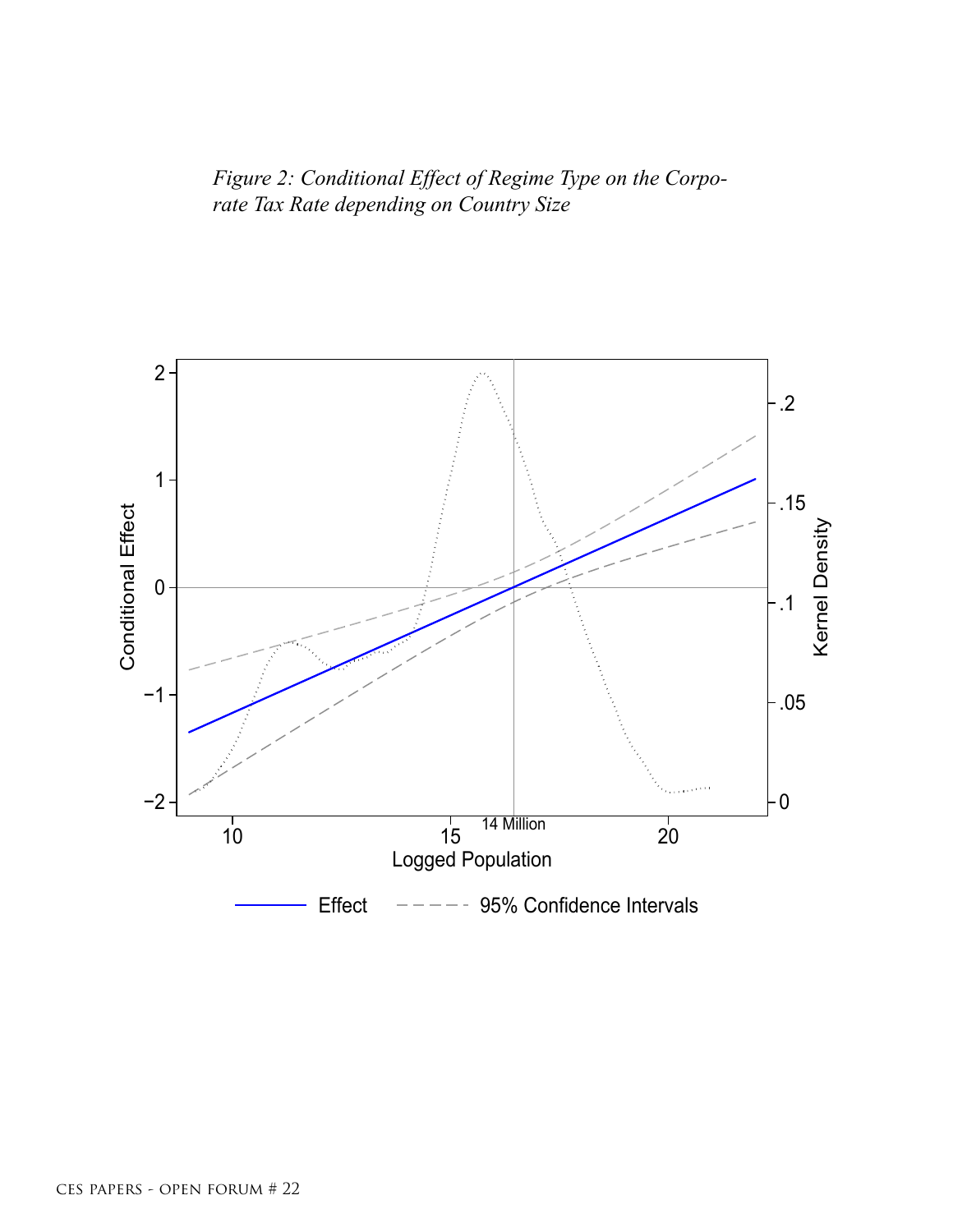*Figure 3: Predicted Corporate Tax Rates for Small and Large Autocracies and Democracies, holding all other Variables at their Mean*



Values Used: Regime Type: Autocratic (1), Democratic(19), Population: Small (1 Mio), Large (100 Mio)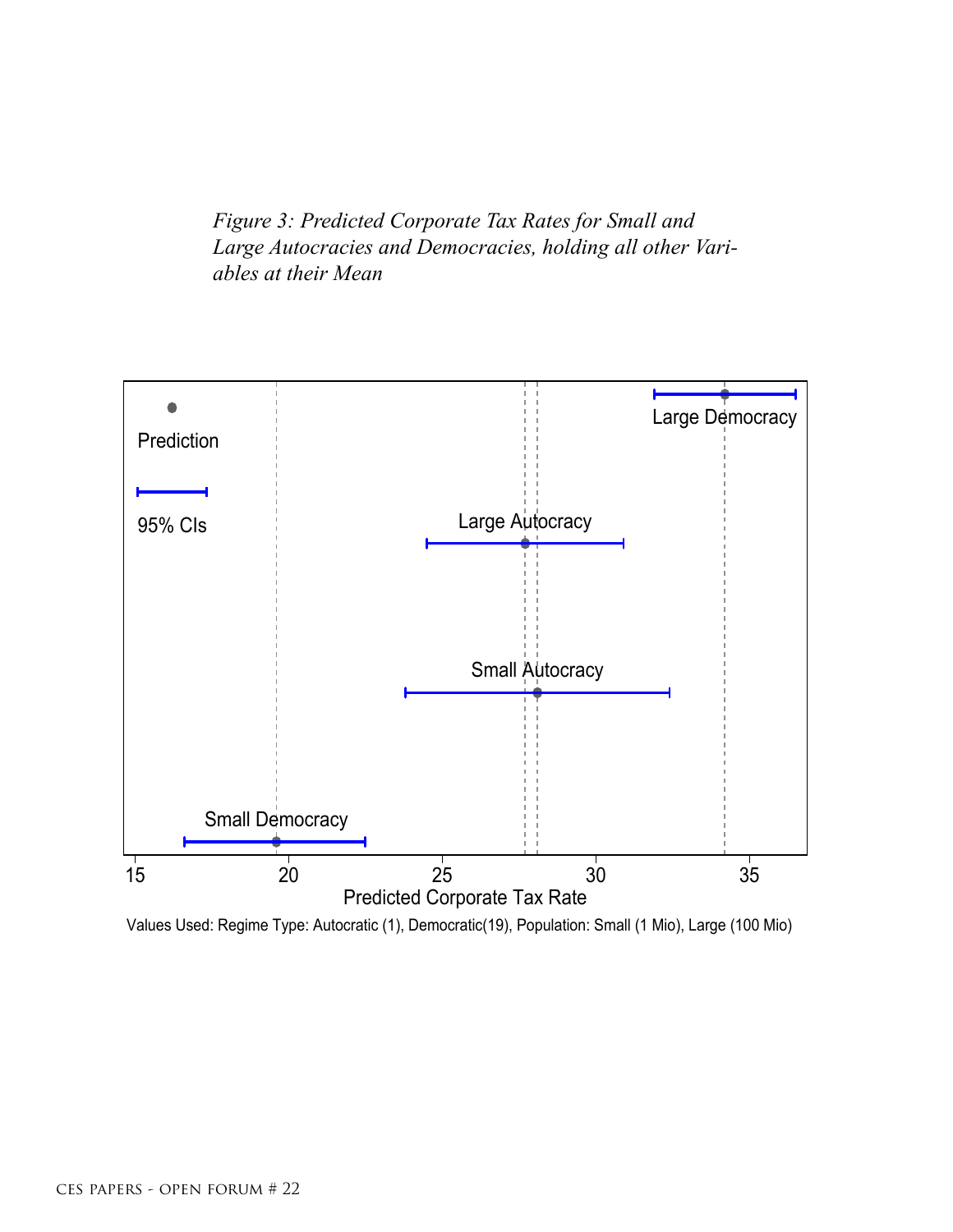*Figure 4: Conditional Effect of Country Size on the Corporate Tax Rate depending on Regime Type*

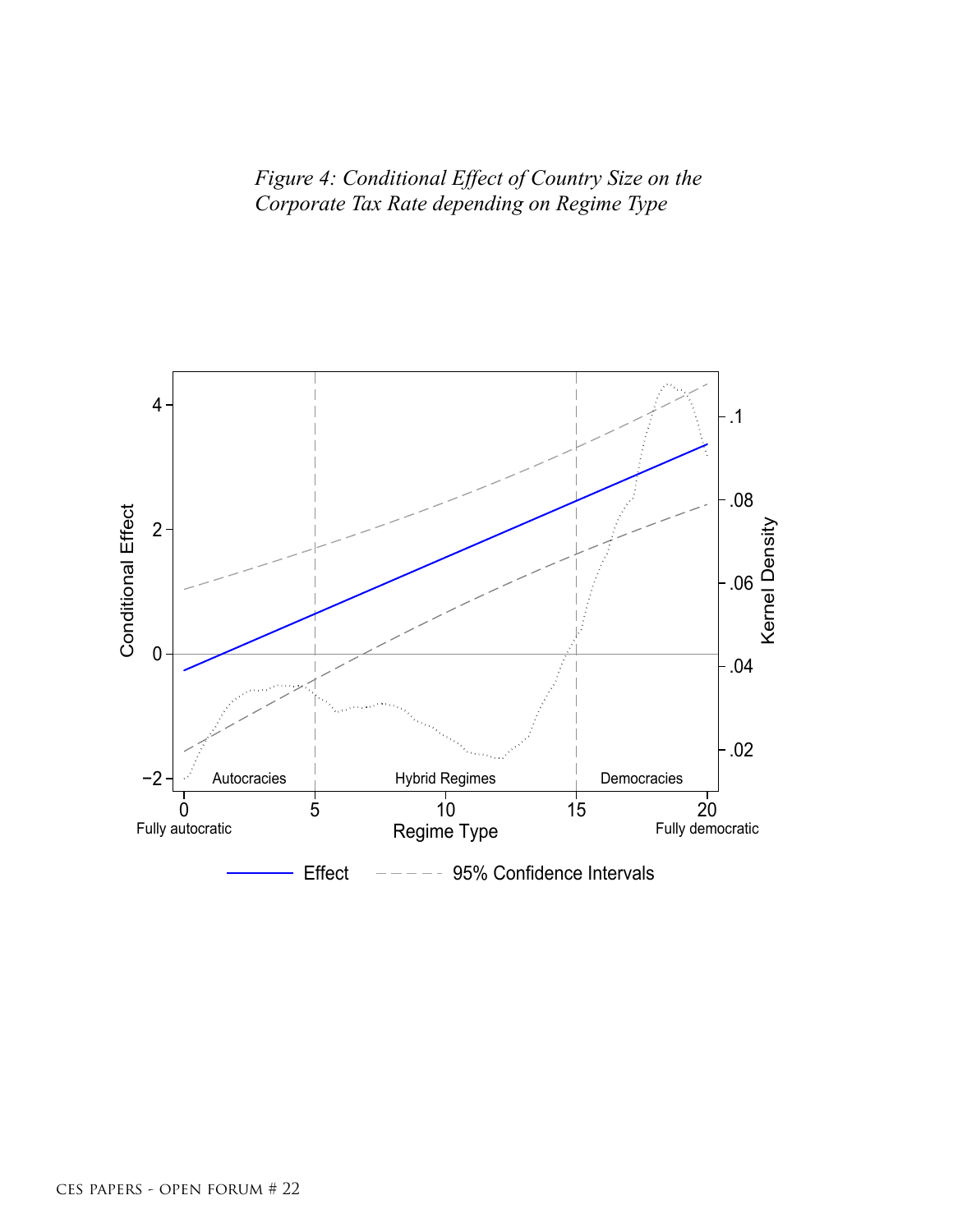*Figure 5: Country size and corporate tax rates in 99 countries by regime type, 2010. Sources: KPMG (2007- 2011), World Bank (2013), and Marshall et al. (2011).*

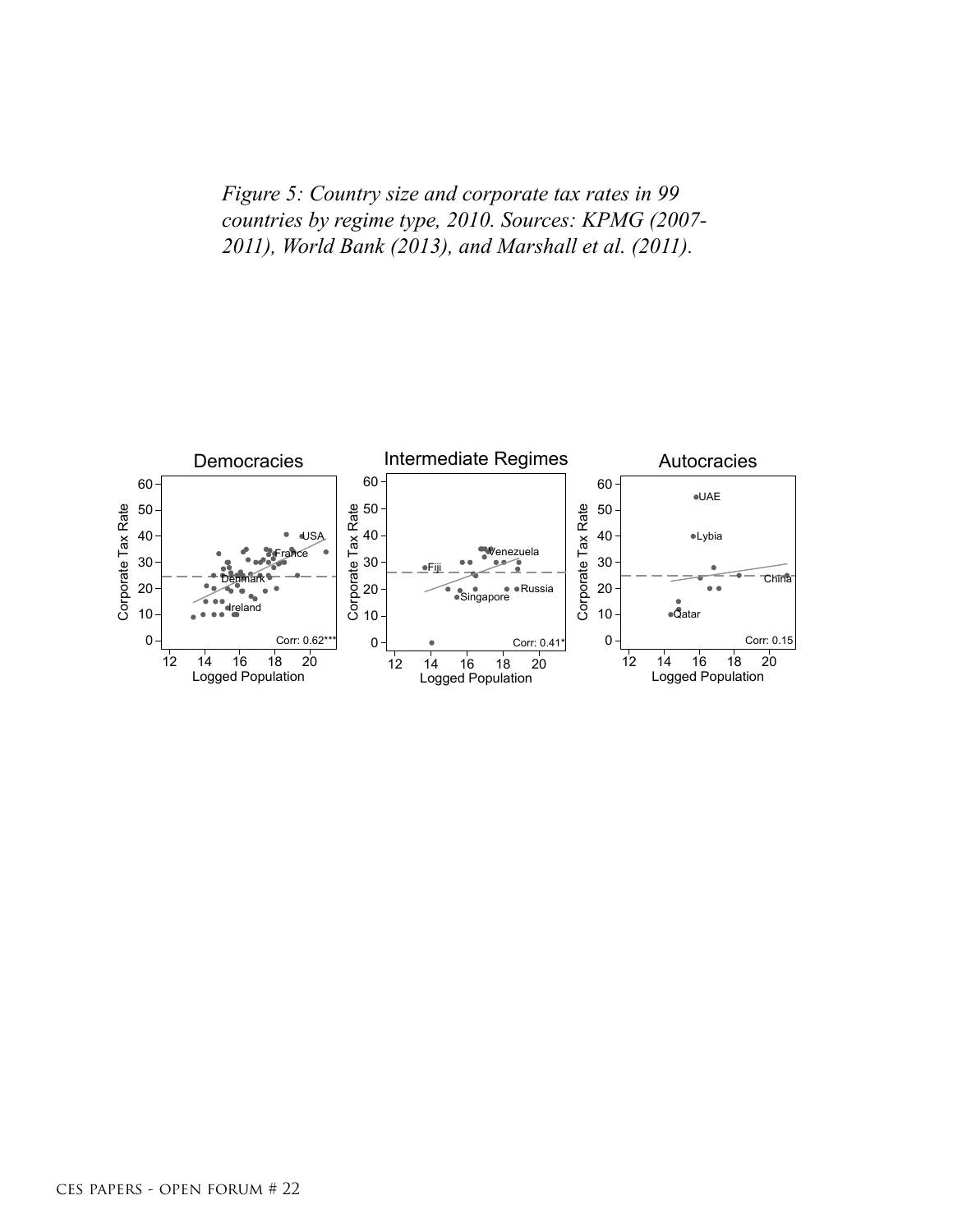# APPENDIX

*Figure A1: Country Size and Corporate Tax Rate of 113 Countries, 2011. Sources: KPMG (2007-2011) and World Bank (2013).*

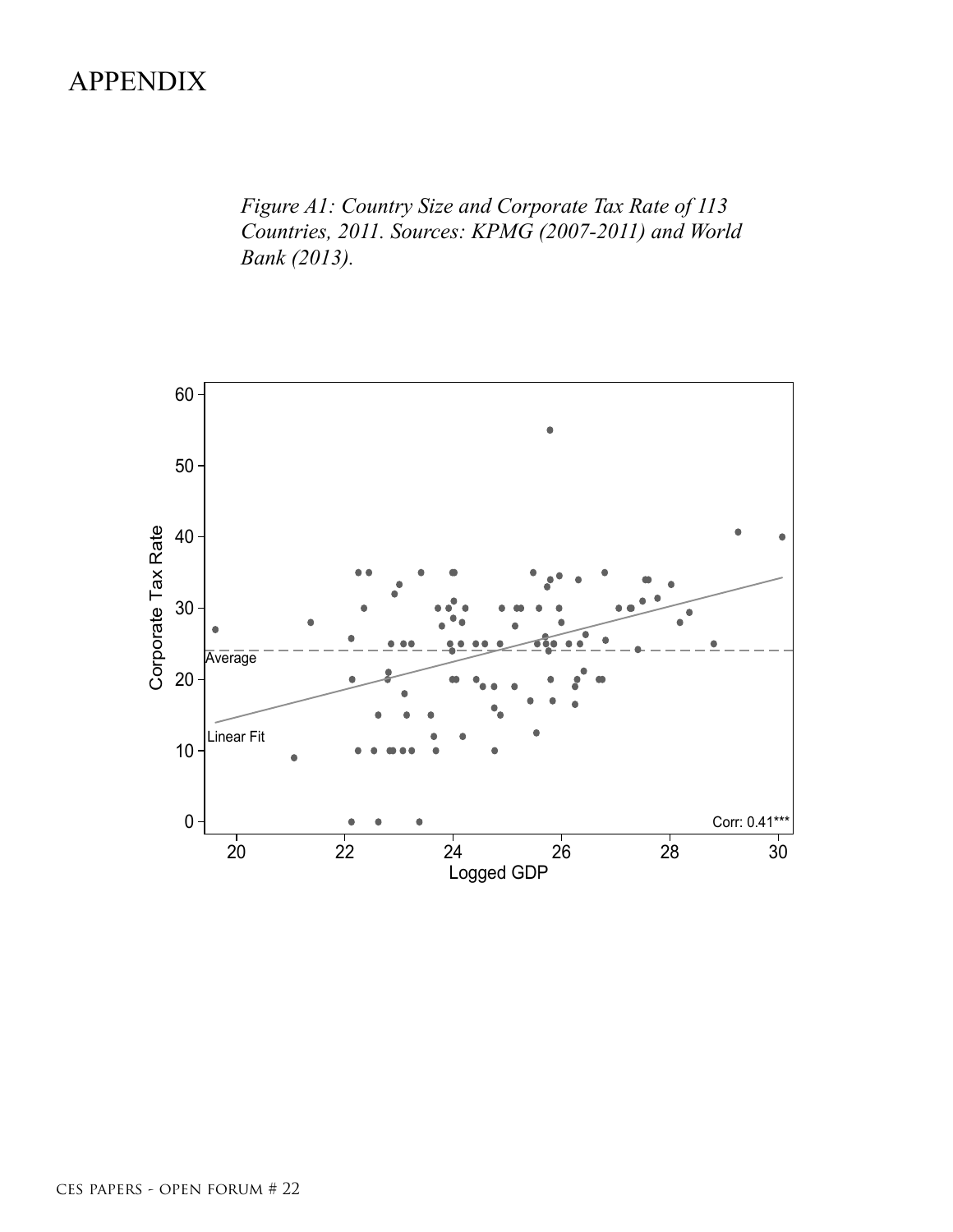*Figure A2: Number of Special Tax Incentives available in 60 Democracies and Autocracies, 2000. Sources: Li (2006), World Bank (2013), and Marshall et al. (2011).*

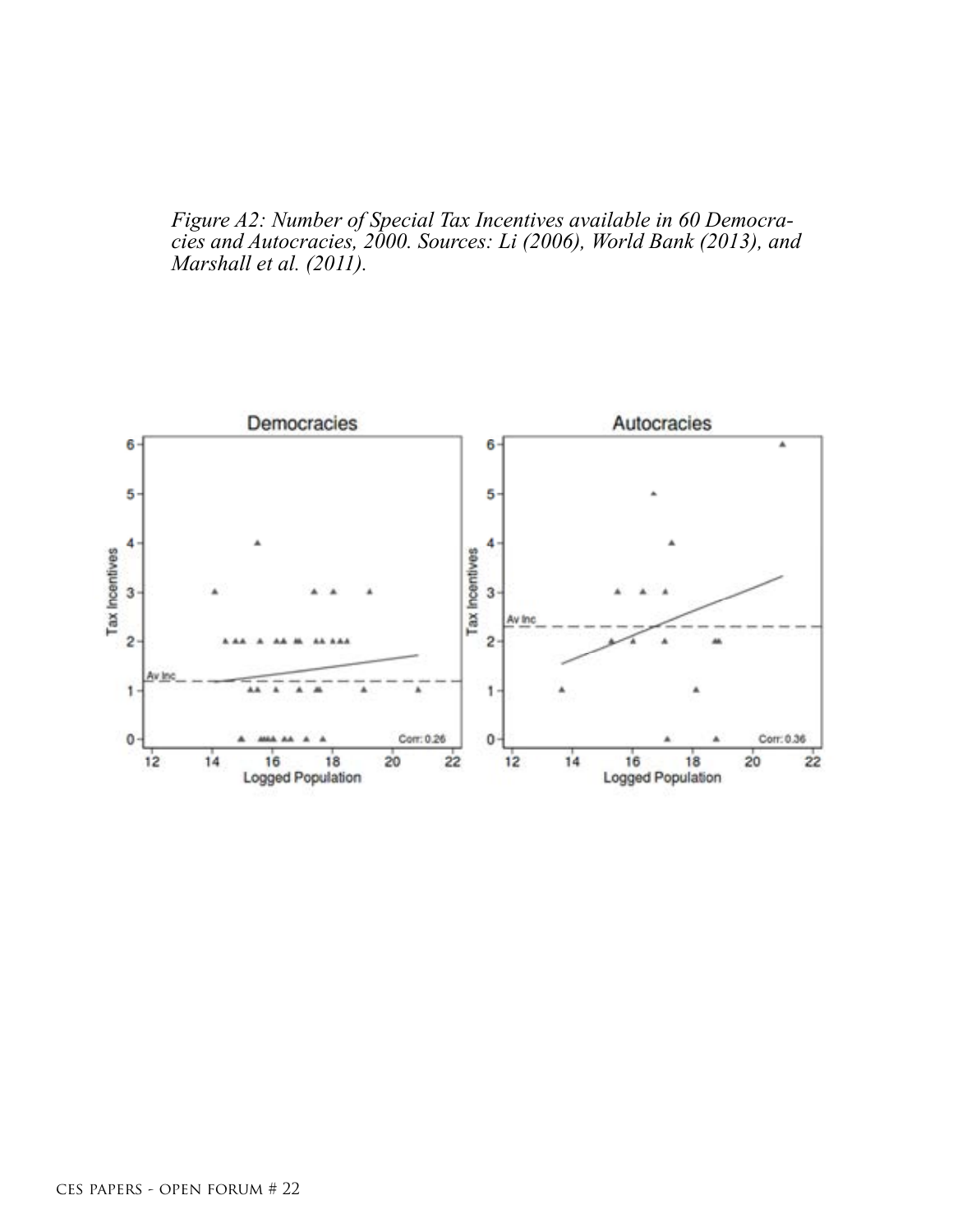#### *Table A1: Descriptive Statistics*

| Variable                           | Source                        | Obs  |      | Mean Std. Dev. | Min     | Max   |
|------------------------------------|-------------------------------|------|------|----------------|---------|-------|
| Corporate Tax Rate                 | <b>KPMG</b>                   | 1322 | 27.1 | 9.9            | 0.0     | 55.0  |
| Logged Population                  | World Bank                    | 2782 | 15.1 | 2.4            | 9.1     | 21.0  |
| Regime Type                        | Polity IV Project             | 2089 | 13.5 | 6.5            | 0.0     | 20.0  |
| Voice                              | Good Governance<br>Indicators | 2289 | 0.0  | 1.0            | $-2.3$  | 1.8   |
| <b>Political Rights</b>            | Freedom House                 | 2499 | 4.6  | 2.2            | 1.0     | 7.0   |
| Capital Account Openness Chinn-Ito |                               | 2336 | 0.4  | 1.6            | $-1.9$  | 2.4   |
| GDPpc                              | World Bank                    | 2499 | 8.2  | 13             | 0.1     | 108   |
| <b>Health Spending</b>             | World Bank                    | 1390 | 2.7  | 1.5            | 0.0     | 9.6   |
| Growth                             | World Bank                    | 2517 | 4.2  | 5.2            | $-41.3$ | 61.9  |
| Agriculture % GDP                  | World Bank                    | 2156 | 14.6 | 13.9           | 0.0     | 96.6  |
| Tax Revenue                        | IMF                           | 1988 | 0.6  | 0.2            | 0.0     | 1.3   |
| <b>Investor Protection</b>         | World Bank                    | 1081 | 0.0  | 1.0            | $-2.7$  | 2.0   |
| Durability                         | Polity IV Project 2128        |      | 24.9 | 30.6           | 0.0     | 202.0 |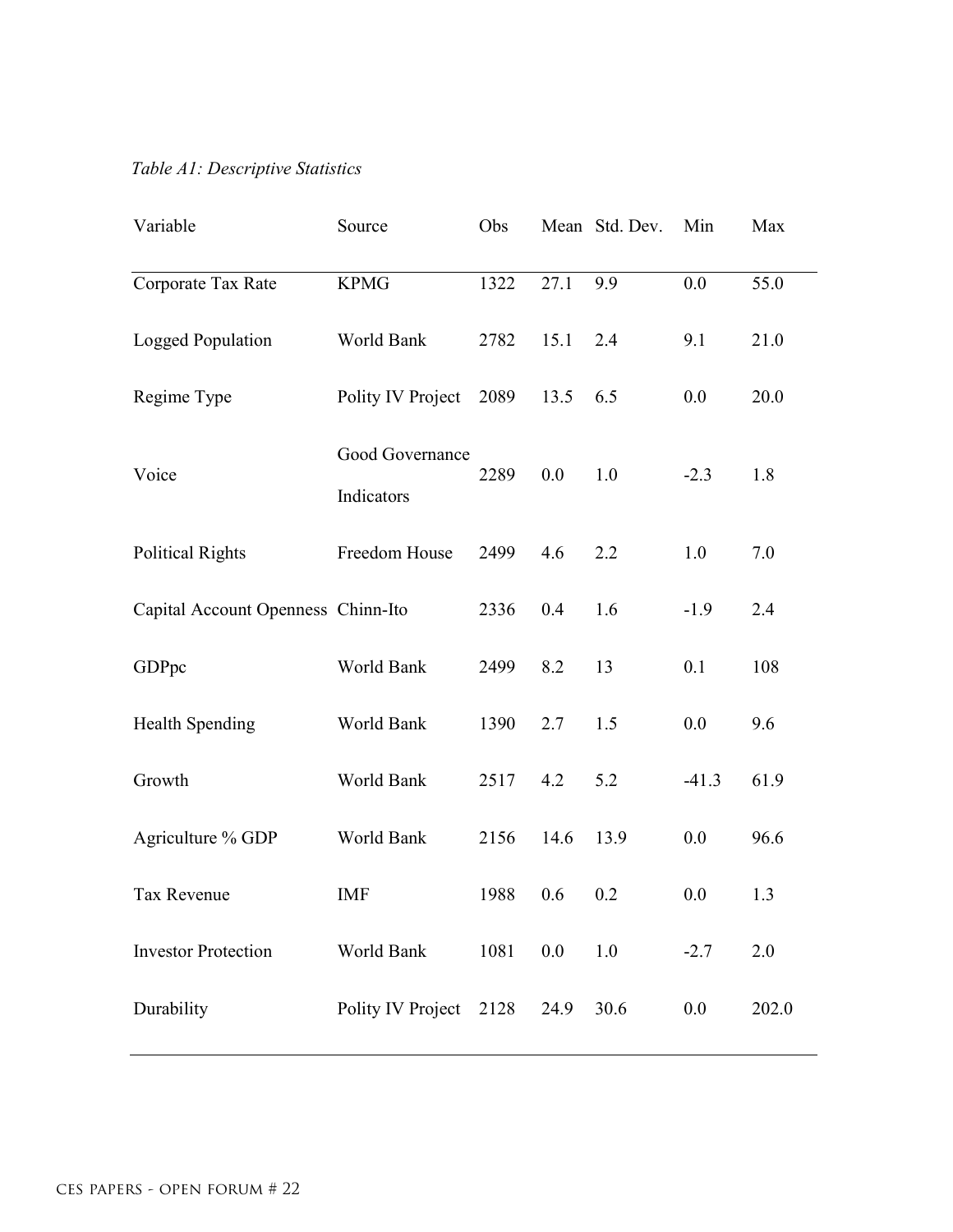# *Table A2: The Effect of Country Size on the Corporate Tax Rate for three different Regime Types, 1999-2011*

|                | Autocracies | Intermediate | Democracies |
|----------------|-------------|--------------|-------------|
|                |             | Regimes      |             |
|                |             |              |             |
| Population     | 1.22        | 1.23         | 2.88***     |
|                | (1.47)      | (0.82)       | (0.42)      |
|                |             |              |             |
| Observations   | 151         | 201          | 814         |
| Countries      | 17          | 29           | 72          |
| R <sub>2</sub> | 0.09        | 0.14         | 0.39        |

Standard errors in parentheses. Constant and splines not reported.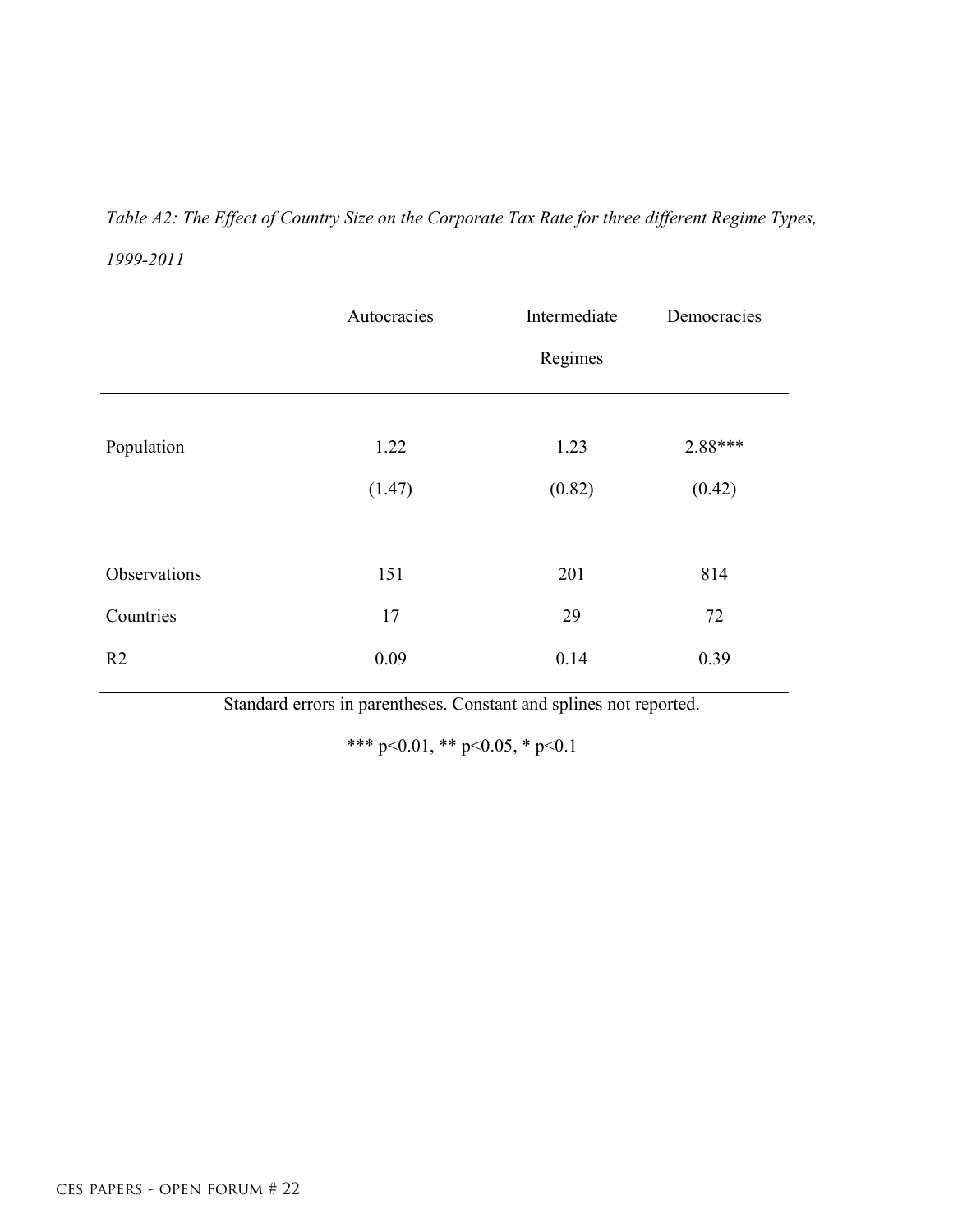*Table A3: The Effect of Regime Type and Country Size on Corporate Tax Rates – Regional Models* 

|              | Non-OECD   | Latin     | <b>MENA</b> | South Asia     | <b>SSA</b> |
|--------------|------------|-----------|-------------|----------------|------------|
|              |            | America   |             |                |            |
|              |            |           |             |                |            |
| Population   | $-0.41$    | $-19.9**$ | 1.51        | $-7.19**$      | $-4.65$    |
|              | (0.75)     | (8.70)    | (2.58)      | (3.54)         | (3.16)     |
| Regime Type  | $-3.15***$ | $-19.6**$ | $-8.93*$    | $-8.04**$      | $-6.75**$  |
|              | (0.72)     | (7.94)    | (4.85)      | (3.96)         | (3.03)     |
| Interaction  | $0.19***$  | $1.13**$  | $0.58**$    | $0.43**$       | $0.41**$   |
|              |            |           |             |                |            |
| Observations | 769        | 220       | 148         | 52             | 114        |
| Countries    | 68         | $17\,$    | 14          | $\overline{4}$ | $10\,$     |
| R2           | 0.19       | 0.16      | 0.14        | 0.25           | 0.53       |

Standard errors in parentheses. Constant and splines not reported.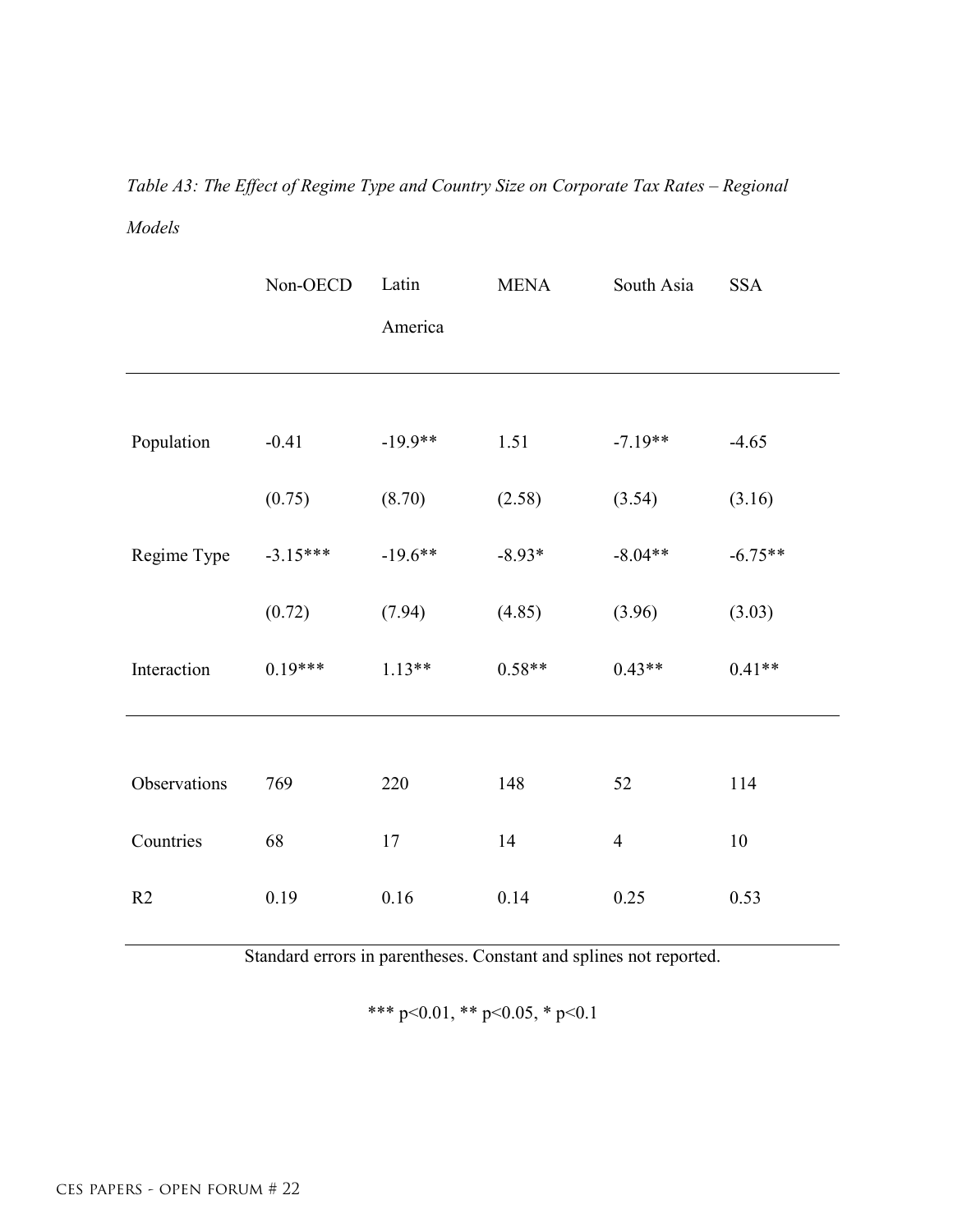# *Table A4: The Effect of Regime Type and Country Size on Corporate Tax Rates – Different Measurement*

|              | <b>Political Rights</b> | Voice     | lnGDP<br>as size |
|--------------|-------------------------|-----------|------------------|
| Size         | 0.68                    | $2.30***$ | $-0.89$          |
|              | (0.75)                  | (0.40)    | (0.74)           |
| Regime Type  | $-4.64**$               | $-7.90*$  | $-3.72***$       |
|              | (2.04)                  | (4.70)    | (0.99)           |
| Interaction  | $0.26**$                | $0.51*$   | $0.15***$        |
|              | (0.12)                  | (0.29)    | (0.040)          |
| Observations | 1,236                   | 1,115     | 1,159            |
| Countries    | 107                     | 114       | 99               |
| R2           | 0.23                    | 0.27      | 0.20             |

Standard errors in parentheses. Constant and splines not reported.